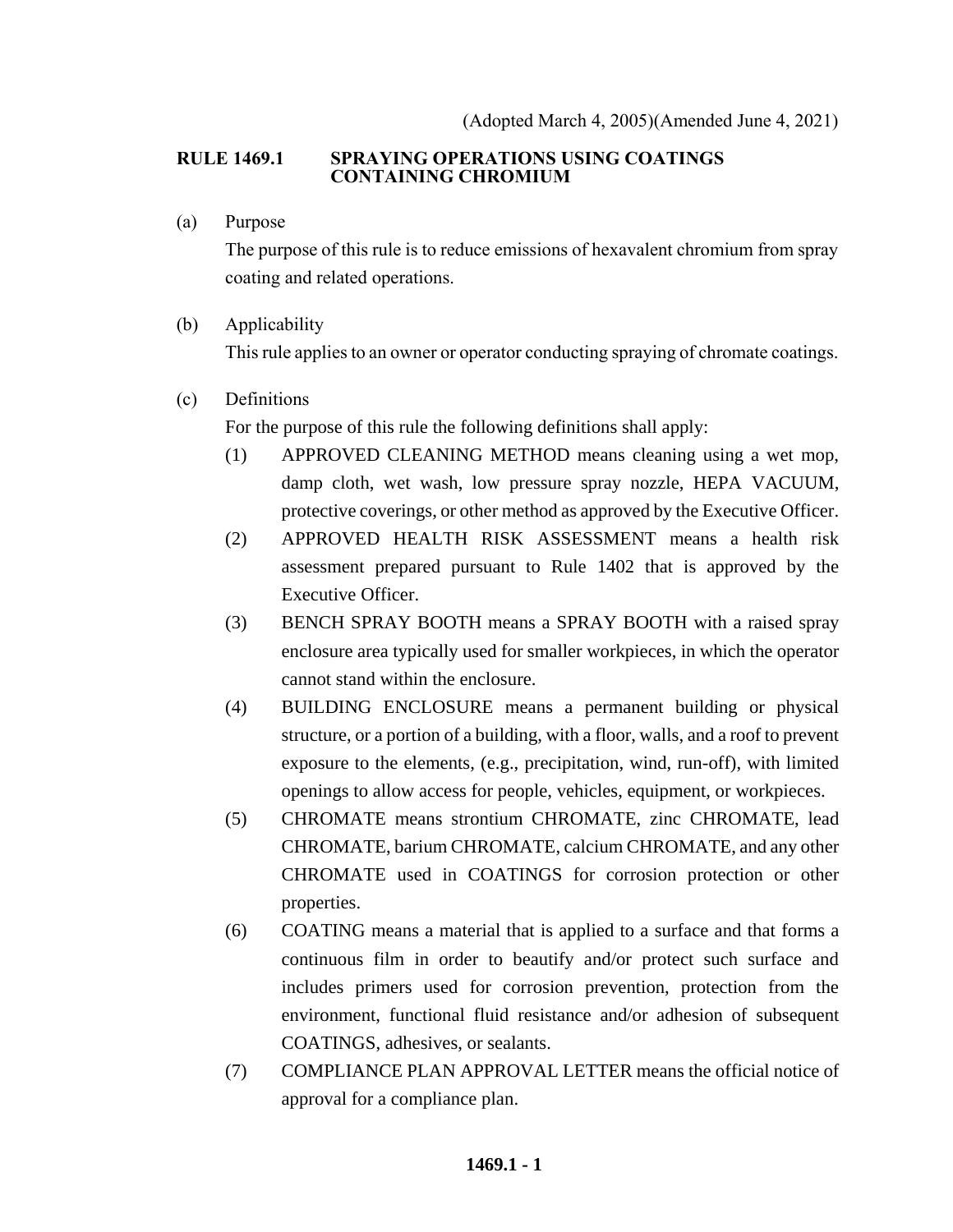- (c) (8) DEMASKING ACTIVITY means an activity in which tape or other masking material is removed from workpieces that have been coated with CHROMATE COATINGS.
	- (9) DRIED CHROMATE COATING REMOVAL ACTIVITY means an activity whereby dried CHROMATE COATINGS on workpieces are removed through physical or mechanical means, such as buffing, scuffing, sanding, or grinding. DRIED CHROMATE COATING REMOVAL ACTIVITY does not include DEMASKING ACTIVITY.
	- (10) ELECTROSTATIC APPLICATION means charging of atomized paint droplets for deposition by electrostatic attraction.
	- (11) ENCLOSED SPRAY BOOTH means a SPRAY BOOTH with four sides that are enclosed during spraying operations and where the only openings in the SPRAY BOOTH during spraying operations are for makeup air.
	- (12) EXHAUST COVERING means a material placed in front of existing filters and pre-filters, that is located on the inside of a spray enclosure and that is not part of the designed filter system.
	- (13) FACILITY means any source or group of sources or other air contaminantemitting activities which are located on one or more contiguous properties within the District, in actual physical contact or separated solely by a public roadway or other public right-of-way and are owned or operated by the same person (or persons under common control), or an outer continental shelf as determined in 40 CFR Section 55.2. Such above-described groups, if non-contiguous, but connected by land carrying a pipeline, shall not be considered one FACILITY. Sources or installations involved in crude oil and gas production in Southern California Coastal or Outer Continental Shelf (OCS) Waters and transport of such crude oil and gas in Southern California Coastal or OCS Waters shall be included in the same FACILITY which is under the same ownership or use entitlement as the crude oil and gas production FACILITY onshore.
	- (14) HAND APPLICATION METHOD means the application of materials by manually held, non-mechanically operated equipment. Such equipment includes paint brushes, hand rollers, caulking guns, trowels, spatulas, syringe daubers, rags, and sponges.
	- (15) HEPA VACUUM means a vacuum that is both designed to be fitted and used with a filter that is individually tested and certified by the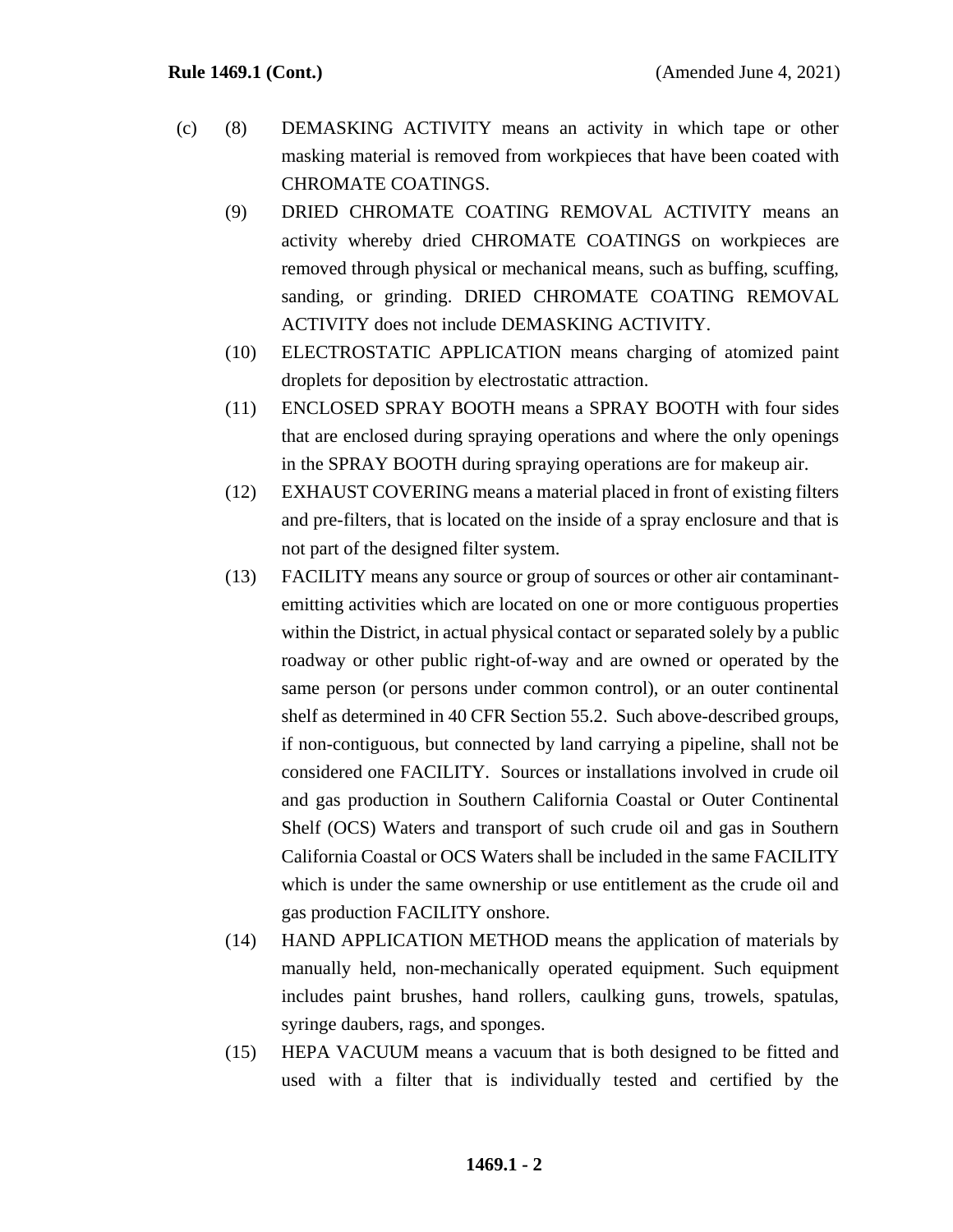manufacturer to have a control efficiency of not less than 99.97 percent on 0.3 micron particles.

- (c) (16) HIGH EFFICIENCY PARTICULATE AIR (HEPA) FILTER means a filter that is both individually tested and certified by the manufacturer to have a control efficiency of not less than 99.97 percent on 0.3 micron particles.
	- (17) HIGH-VOLUME, LOW-PRESSURE SPRAY means a material application system that is operated at air pressure of between 0.1 and 10 pounds per square inch gauge.
	- (18) OPEN FACE SPRAY BOOTH means for the purpose of this rule a SPRAY BOOTH in which one side of the booth is not enclosed, and air can flow through the open face horizontally. OPEN FACE SPRAY BOOTH does not include any SPRAY BOOTH configured for downdraft ventilation.
	- (19) OVERSPRAY means the fraction of COATING sprayed that does not adhere to the intended surface.
	- (20) PERMANENT TOTAL ENCLOSURE means a permanent building or containment structure, enclosed with a floor, walls, and a roof to prevent exposure to the elements, (e.g., precipitation, wind, run-off) that has limited openings to allow access for people and vehicles, that is free of breaks or deterioration that could cause or result in fugitive emissions, and has been evaluated to meet the design requirements set forth in U.S. EPA Method 204, or other design approved by the Executive Officer.
	- (21) SENSITIVE RECEPTOR means any residence including private homes, condominiums, apartments, and living quarters; education resources such as preschools and kindergarten through grade twelve (k-12) schools; daycare centers; and health care FACILITIES such as hospitals or retirement and nursing homes. A SENSITIVE RECEPTOR includes long term care hospitals, hospices, prisons, and dormitories or similar live-in housing.
	- (22) SPRAY BOOTH means for the purpose of this rule any enclosure with walls and an impermeable ceiling used to contain and capture OVERSPRAY from the spray application of any CHROMATE COATINGS.
	- (23) STICKY MAT means a non-reusable floor mat or floor covering with an adhesive or tacky surface that removes particles from shoes, wheels, or other objects that travel over the mat or covering.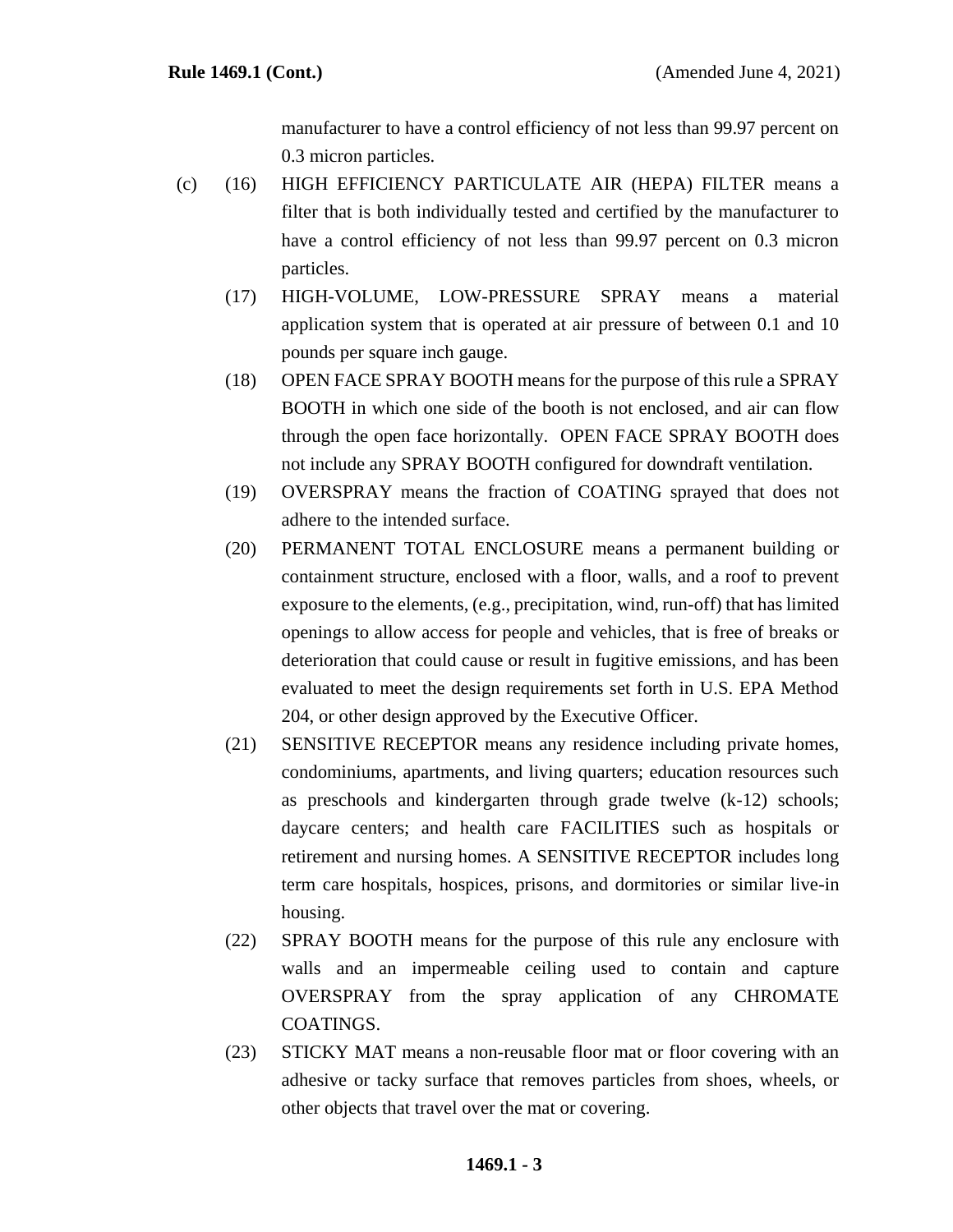- (c) (24) THERMAL SPRAYING OPERATION means one of several processes in which metallic or nonmetallic surfacing materials are deposited in a molten or semi-molten condition on a substrate to form a COATING. The surfacing material may originate in the form of powder, rod, or wire before it is heated, prior to spraying and deposition. THERMAL SPRAYING OPERATIONS include: detonation gun spraying, flame spraying, highvelocity oxy-fuel spraying, plasma spraying, and twin-wire electric arc spraying.
	- (25) TOUCH UP AND REPAIR OPERATION means the application of COATING used to cover minor COATING imperfections after the main COATING operation is conducted.
	- (26) TRANSFER EFFICIENCY means the ratio of the weight or volume of COATING solids adhering to an object to the total weight or volume, respectively, of COATING solids used in the application process, expressed as a percentage.
	- (27) WORKPIECE SUPPORT EQUIPMENT means racks, stands, or other equipment used to hold or support workpieces during CHROMATE spraying operations.
- (d) Point Source Requirements
	- (1) An owner or operator of a facility with a chromate spraying operation shall:
		- (A) Conduct chromate spraying operations in a spray booth that is vented to an air pollution control system with HEPA filters or filters individually tested and certified by the manufacturer to have a control efficiency of at least 99.97 percent on 0.3 micron or smaller particles;
		- (B) Meet the alternate point source requirements of paragraphs (e)(1) and (e)(2) until the earlier date required in subparagraph  $(d)(2)(B)$  to meet subparagraph  $(d)(1)(A)$ ; or
		- (C) Meet the alternate point source requirements of paragraphs (e)(3),  $(e)(4)$ , and  $(e)(5)$ .
	- (2) An owner or operator of a facility with a chromate spraying operation that meets the alternate point source requirements pursuant to subparagraph  $(d)(1)(B)$  or fails to meet the requirements of paragraph (e)(3) for facilities that meet the alternate point source requirements pursuant to subparagraph  $(d)(1)(C)$  shall: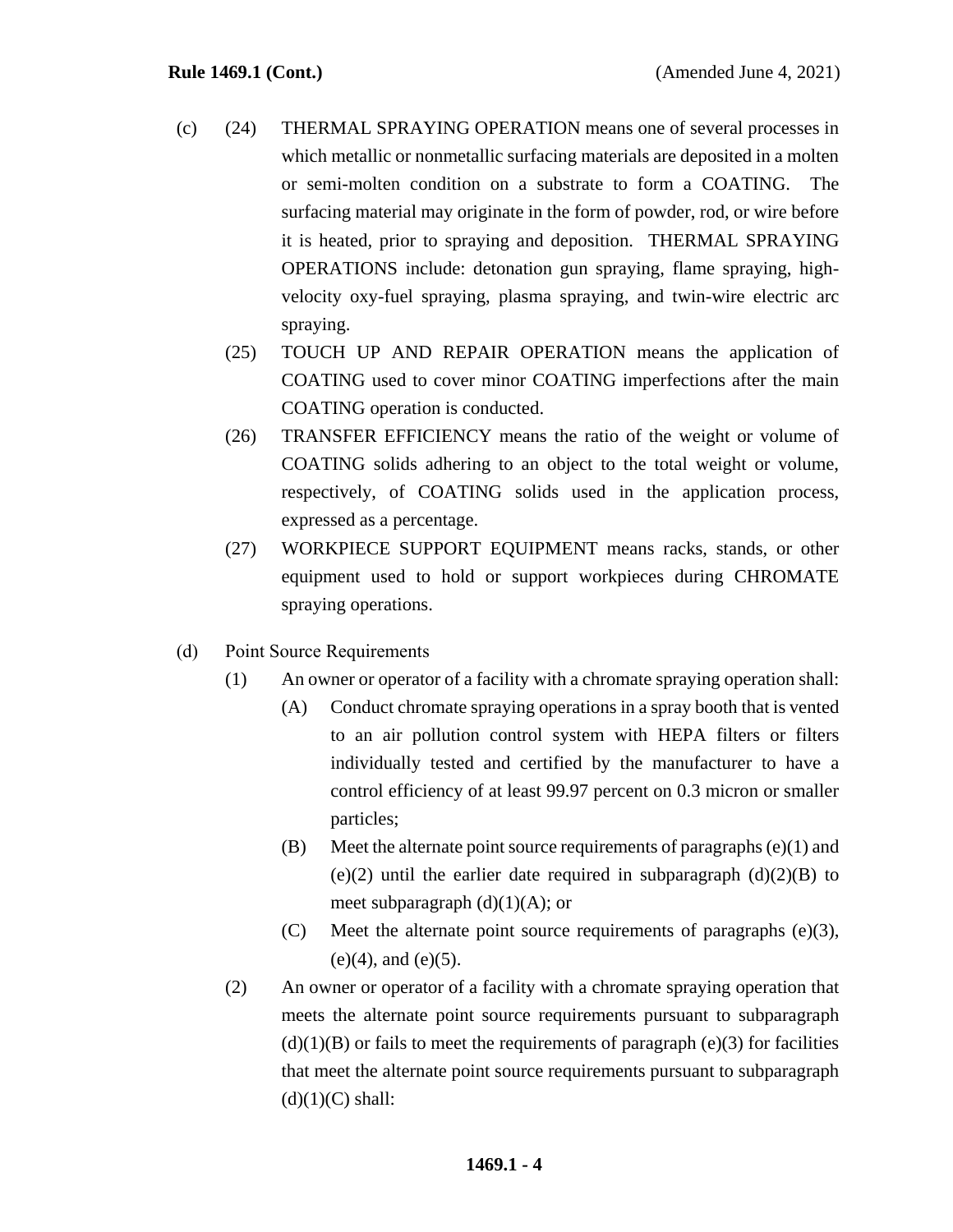- (d) (2) (A) On or before January 1, 2023, submit complete permit applications for a spray booth that meets the requirements of subparagraph  $(d)(1)(A)$ ; and
	- (B) No later than 18 months after a Permit to Construct has been issued or January 1, 2026, whichever date is earlier, meet the requirements of subparagraph  $(d)(1)(A)$ .
	- (3) When spraying chromate coatings, an owner or operator of a facility with a chromate spraying operation shall ensure that:
		- (A) Visible emissions do not exit the spray booth;
		- (B) All spray booth filters are free of leaks, breaks, and tears, and are properly seated; and
		- (C) Inward air flow of the spray booth is maintained:
			- (i) Before January 1, 2026, by meeting the interim inward face air velocity requirement of paragraph  $(o)(1)$ ; and
			- (ii) Beginning January 1, 2026, by meeting the spray booth measurement or demonstration requirements in paragraph  $(g)(1)$ .
- (e) Alternate Point Source Requirements for Chromate Spraying Operations With Compliance Plans or Health Risk Assessments Approved Before June 4, 2021
	- (1) Until the provisions in subparagraph  $(d)(1)(A)$  are met, an owner or operator of a facility with a chromate spraying operation with a compliance plan approved before June 4, 2021, or enforceable permit conditions resulting from a health risk assessment approved before June 4, 2021 that limit the cancer risk to 25 in a million if a facility is located more than 25 meters from a sensitive receptor or 10 in a million if a facility is located 25 meters or less from a sensitive receptor or located 100 meters or less from an existing school, shall continue to meet the conditions in the approved compliance plan.
	- (2) Until the provisions in subparagraph  $(d)(1)(A)$  are met, an owner or operator of a facility with a chromate spraying operation with an approved compliance plan pursuant to paragraph (e)(1) shall:
		- (A) Mount the compliance plan approval letter so as to be clearly visible in an accessible place within 8 meters (26 feet) of the spray booth identified in the approved compliance plan, or as otherwise approved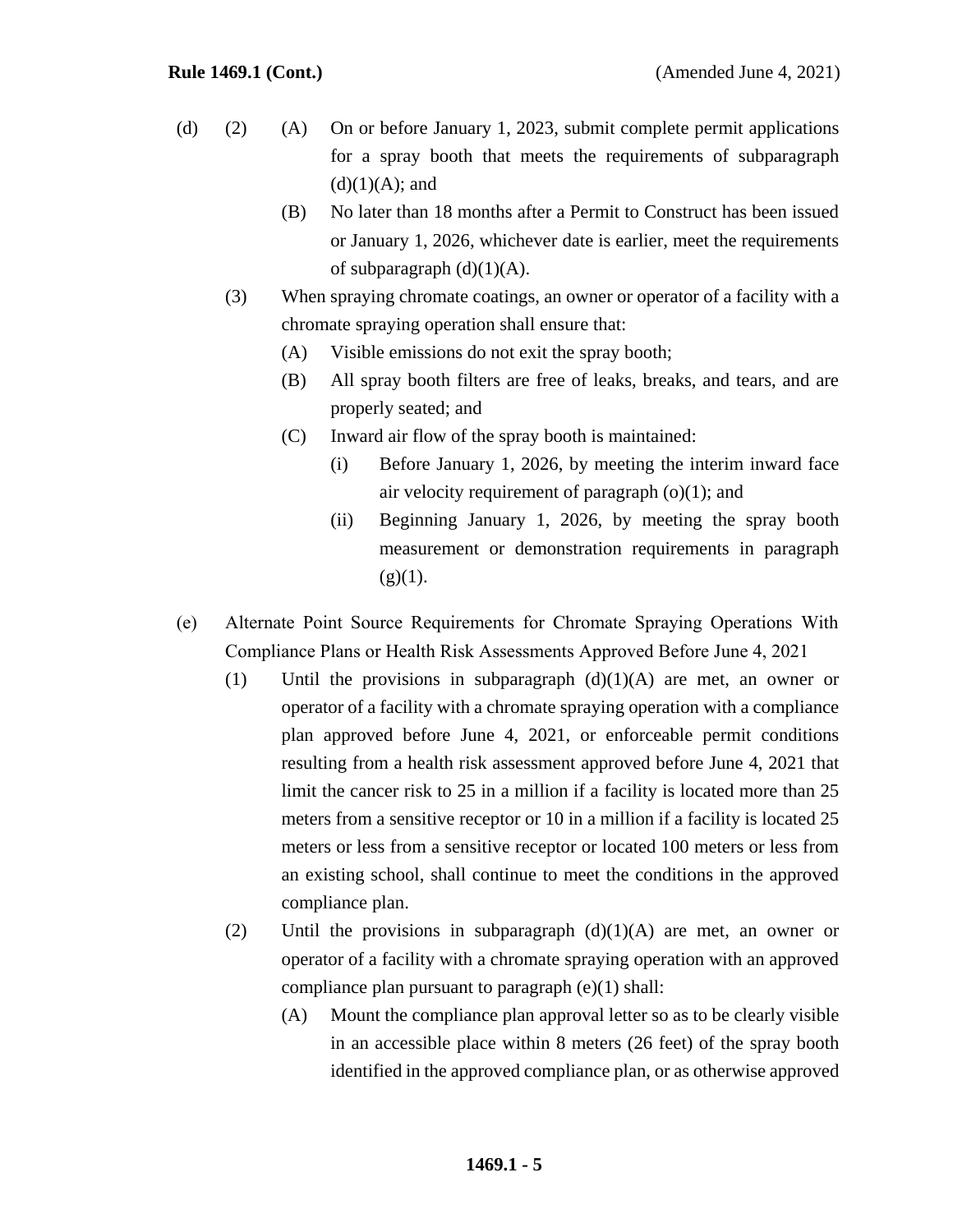in writing by the Executive Officer for equipment not subject to a facility permit under Regulation XX or Regulation XXX; or

- (e) (2) (B) Keep the compliance plan approval letter with the facility permit, or as otherwise approved in writing by the Executive Officer for equipment subject to a facility permit under Regulation XX or Regulation XXX.
	- (3) On or before January 1, 2023, an owner or operator of a facility with a chromate spraying operation with a health risk assessment approved before June 4, 2021 using the 2015 OEHHA risk assessment guidance shall submit complete permit applications to modify the spray booth(s) conducting chromate spraying operations to:
		- (A) Limit the annual chromate emissions at or below the amount evaluated in the approved health risk assessment; and
		- (B) Require use of a filter that meets a minimum filter efficiency that is equal to or greater than the filter efficiency evaluated in the approved health risk assessment.
	- (4) Upon receiving written notification from the Executive Officer that the annual chromate emissions exceed the permit limit pursuant to subparagraph  $(e)(3)(A)$ , an owner or operator of a facility with a chromate spraying operation shall:
		- (A) Submit complete permit applications for a spray booth that meets the requirements of subparagraph  $(d)(1)(A)$  within six months after the date of written notification; and
		- (B) No later than 18 months after a Permit to Construct has been issued or 36 months after the date of written notification, whichever date is earlier, meet the requirements of subparagraph  $(d)(1)(A)$ .
	- (5) On or before January 1, 2023, an owner or operator of a facility with a chromate spraying operation with a health risk assessment approved before June 4, 2021 using the 2015 OEHHA risk assessment guidance shall:
		- (A) Clean the spray booth duct to remove all overspray and dried coatings that may contain chromium using an approved cleaning method;
		- (B) Inspect associated exterior surfaces of the spray booth duct and remove all overspray and dried coatings that may contain chromium using an approved cleaning method; and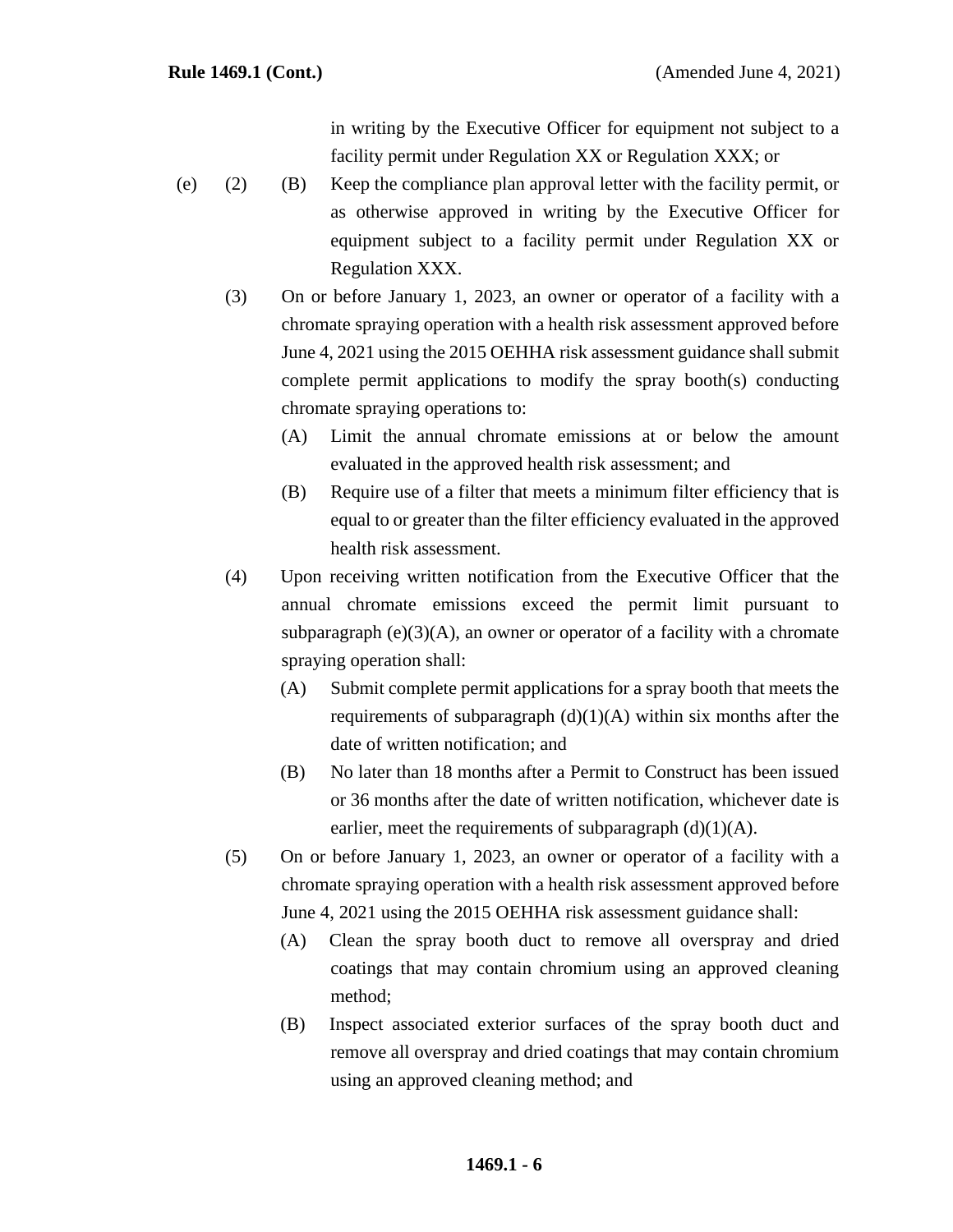- (e) (5) (C) Notify the Executive Officer at least 72 hours prior to the cleaning by calling 1-800-CUT-SMOG.
- (f) Point Source Requirements for Dried Chromate Coating Removal Activities
	- (1) Beginning January 1, 2026 or the date specified in subparagraph (f)(2)(B), an owner or operator of a facility with a chromate spraying operation shall ensure any dried chromate coating removal activity is:
		- (A) Conducted in a spray booth that meets the requirements of paragraph  $(d)(1)$ ; or
		- (B) Vented to a control device permitted for dried chromate coating removal activity that is:
			- (i) Equipped with HEPA filters, or filters that are individually tested and certified by the manufacturer to have a control efficiency of at least 99.97 percent on 0.3 micron or smaller particles; and
			- (ii) Operated pursuant to a South Coast AQMD permit.
	- (2) An owner or operator of a facility with a chromate spraying operation that is conducting any dried chromate coating removal activity without a control device or with a control device that does not meet the requirements of paragraph  $(f)(1)$  shall:
		- (A) On or before January 1, 2023, submit a complete permit application for a control device that meets the requirements of clause  $(f)(1)(B)(i)$ ; and
		- (B) No later than 18 months after a Permit to Construct has been issued or January 1, 2026, whichever date is earlier, vent the dried chromate coating removal activity to the permitted control device that meets the requirements of clause  $(f)(1)(B)(i)$ .
	- (3) An owner or operator of a facility with a chromate spraying operation conducting dried coating removal activity shall not operate a spray booth or other control device unless the filters are free of leaks, breaks, and tears, and are properly seated.
- (g) Spray Booth Requirements
	- (1) Beginning January 1, 2026 or the date specified in subparagraph  $(g)(2)(B)$ , an owner or operator with a chromate spraying operation shall not conduct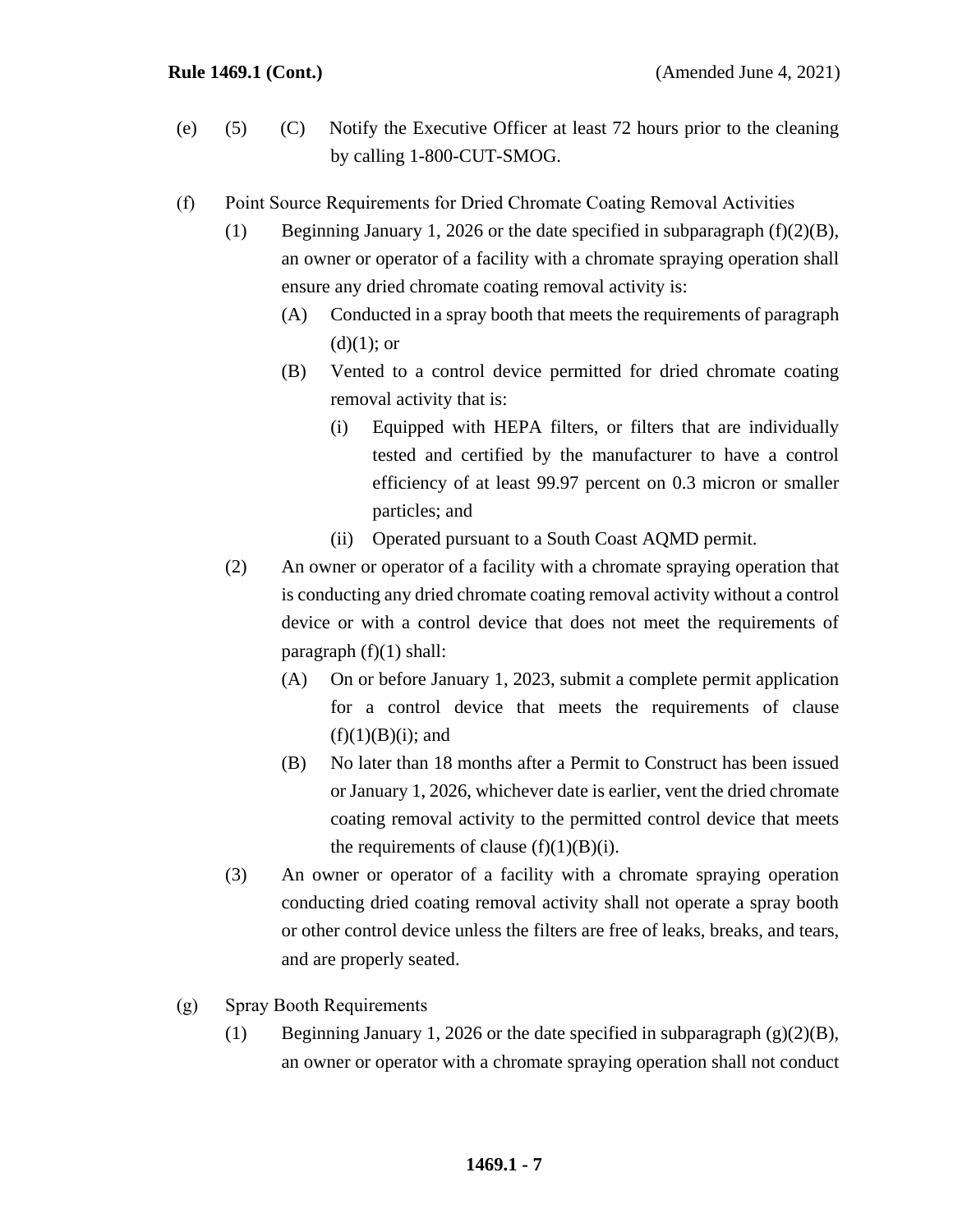chromate spraying operations or dried chromate coating removal activity in a spray booth unless:

- (g) (1) (A) The applicable average velocity and minimum velocity in Table  $1 -$ Spray Booth Inward Face Air Velocity Requirements are met for the enclosed or open face spray booth using Appendix 1 – Inward Face Air Velocity Measurement Procedures; or
	- (B) The enclosed spray booth meets the design requirements of a permanent total enclosure set forth in U.S. EPA Method 204 or other design approved by the Executive Officer.

| <b>Spray Booth</b><br><b>Type</b> | <b>Measurement</b><br>Location | <b>Average Velocity of</b><br><b>Measurement</b><br><b>Points</b> | <b>Minimum Velocity</b><br>at Each<br><b>Measurement Point</b> |
|-----------------------------------|--------------------------------|-------------------------------------------------------------------|----------------------------------------------------------------|
| Enclosed Non-                     | At the filter face             | 100 feet per minute                                               | 75 feet per minute                                             |
| Bench                             |                                |                                                                   |                                                                |
| Open Face                         | At the opening of              |                                                                   |                                                                |
| Non-Bench                         | the booth                      |                                                                   |                                                                |
| <b>Enclosed Bench</b>             | At the filter face             |                                                                   | 125 feet per minute                                            |
| Open Face                         | At the opening of              | 150 feet per minute                                               |                                                                |
| Bench                             | the booth                      |                                                                   |                                                                |

## **Table 1 – Spray Booth Inward Face Air Velocity Requirements**

- (2) An owner or operator of a facility with chromate spraying operations that does not meet the requirements of paragraph  $(g)(1)$  shall:
	- (A) On or before January 1, 2023, submit complete permit applications to modify the spray booth to meet the requirements of paragraph  $(g)(1)$ ; and
	- (B) Modify the spray booth no later than 18 months after a Permit to Construct has been issued or January 1, 2026, whichever date is earlier.
- (3) After demonstrating that a spray booth meets the requirements of paragraph  $(g)(1)$ , an owner or operator of a facility with a chromate spraying operation shall demonstrate that the spray booth continues to meet the requirements of paragraph (g)(1) according to the frequency in Table 2 Measurement or Demonstration Frequency.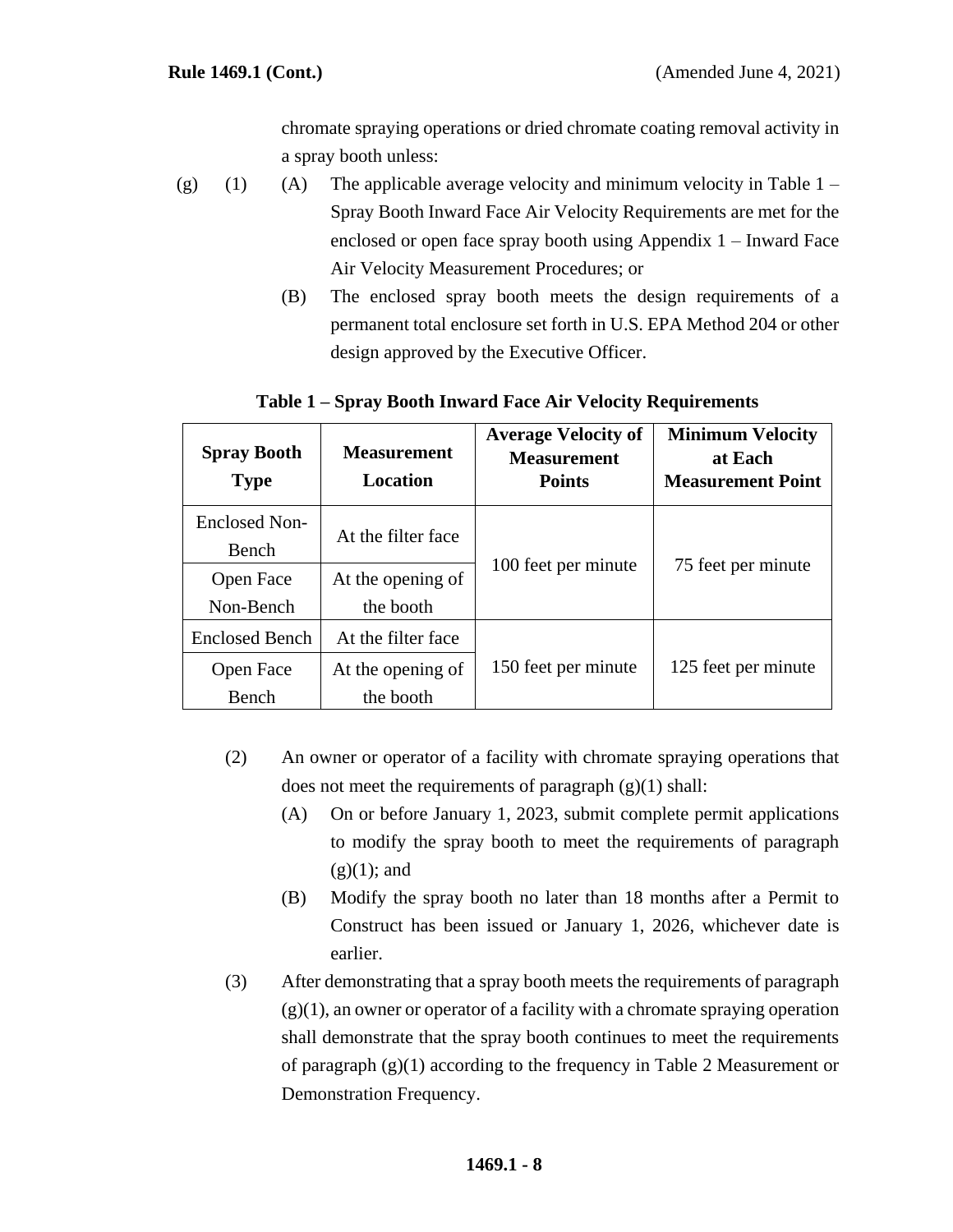| <b>Spray Booth Type</b> | <b>Frequency</b>                                      |  |
|-------------------------|-------------------------------------------------------|--|
|                         | At least once every 12 calendar months from the       |  |
| Enclosed Non-Bench or   | previous air velocity measurement pursuant to         |  |
| Bench                   | subparagraph $(g)(1)(A)$ or permanent total enclosure |  |
|                         | demonstration pursuant to subparagraph $(g)(1)(B)$    |  |
|                         | At least once every six calendar months from the      |  |
| Open Face Non-Bench or  | previous air velocity measurement pursuant to         |  |
| Bench                   | subparagraph $(g)(1)(A)$                              |  |

**Table 2 – Measurement or Demonstration Frequency** 

- (g) (4) Beginning January 1, 2026, an owner or operator of a facility with a chromate spraying operation that fails to meet the requirements of paragraph  $(g)(1)$  shall:
	- (A) Not operate the spray booth for chromate spraying operations or dried chromate coating removal activities;
	- (B) Perform necessary actions or repairs to meet the requirements of paragraph  $(g)(1)$  before operating the spray booth; and
	- (C) Notify the Executive Officer by calling 1-800-CUT-SMOG within 24 hours of knowing that the necessary actions or repairs pursuant to subparagraph  $(g)(4)(B)$  cannot be completed within 30 days of the failure to meet the requirements of paragraph  $(g)(1)$ .
	- (5) Prior to conducting chromate spraying or any dried chromate coating removal activity, an owner or operator of a facility with a chromate spraying operation that is required to notify the Executive Officer pursuant to subparagraph  $(g)(4)(C)$  and has met the requirements in paragraph  $(g)(1)$ shall:
		- (A) Notify the Executive Officer within 24 hours of meeting the requirements of paragraph  $(g)(1)$  by calling 1-800-CUT-SMOG; and
		- (B) Demonstrate that the spray booth meets the requirements in paragraph  $(g)(1)$  and every 30 days thereafter.
	- (6) After three consecutive demonstrations pursuant to subparagraph  $(g)(5)(B)$ , an owner or operator of a facility with a chromate spraying operation shall demonstrate that the spray booth continues to meet the requirements of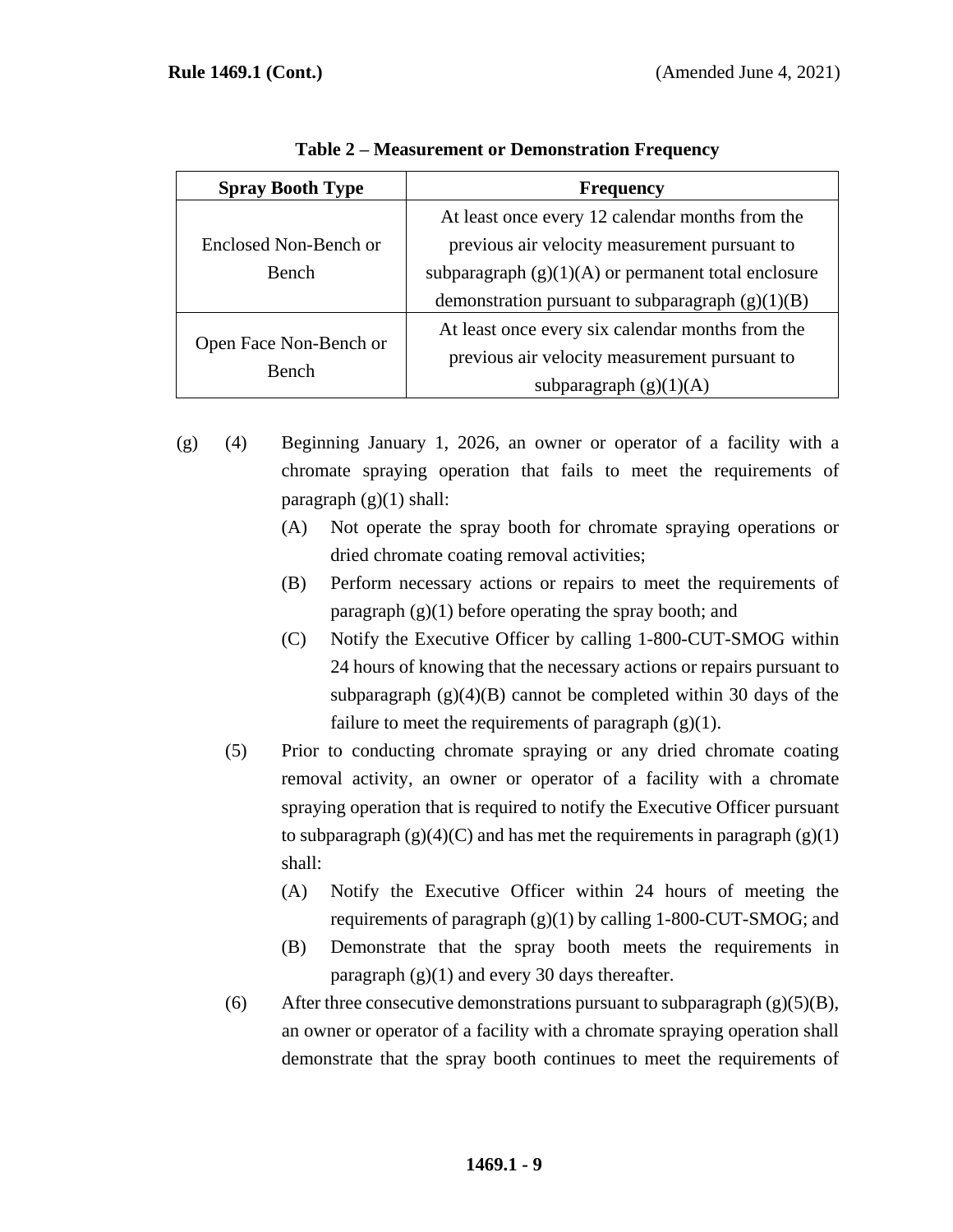paragraph  $(g)(1)$  according to the frequency specified in Table 2 – Measurement or Demonstration Frequency.

- (h) Requirements for Building Enclosures
	- (1) An owner or operator of a facility with a chromate spraying operation shall conduct the following within a building enclosure:
		- (A) Spraying operations;
		- (B) Dried chromate coating removal activities; and
		- (C) Demasking activities.
	- (2) An owner or operator of a facility with a chromate spraying operation shall store workpiece support equipment within a building enclosure.
	- (3) An owner or operator of a facility with a chromate spraying operation shall store cleaning equipment used to conduct housekeeping activities pursuant to subdivision (i) within a building enclosure.
	- (4) Beginning January 1, 2022, except for the movement of vehicles, equipment, or people, an owner or operator of a facility with a chromate spraying operation shall:
		- (A) Close any building openings within 20 feet of:
			- (i) The opening of an open face spray booth;
			- (ii) Areas where dried chromate coating removal activities occur; and
			- (iii) Areas where demasking activities occur; and
		- (B) Use one or more of the following methods to close building openings:
			- (i) Door that automatically closes;
			- (ii) Overlapping plastic strip curtains;
			- (iii) Vestibule;
			- (iv) Airlock system; or
			- (v) Alternative method to minimize the release of fugitive emissions from the building that has been approved by the Executive Officer as an equivalent or more effective method to minimize the movement of air from within the building to the outside.
- (i) Housekeeping Requirements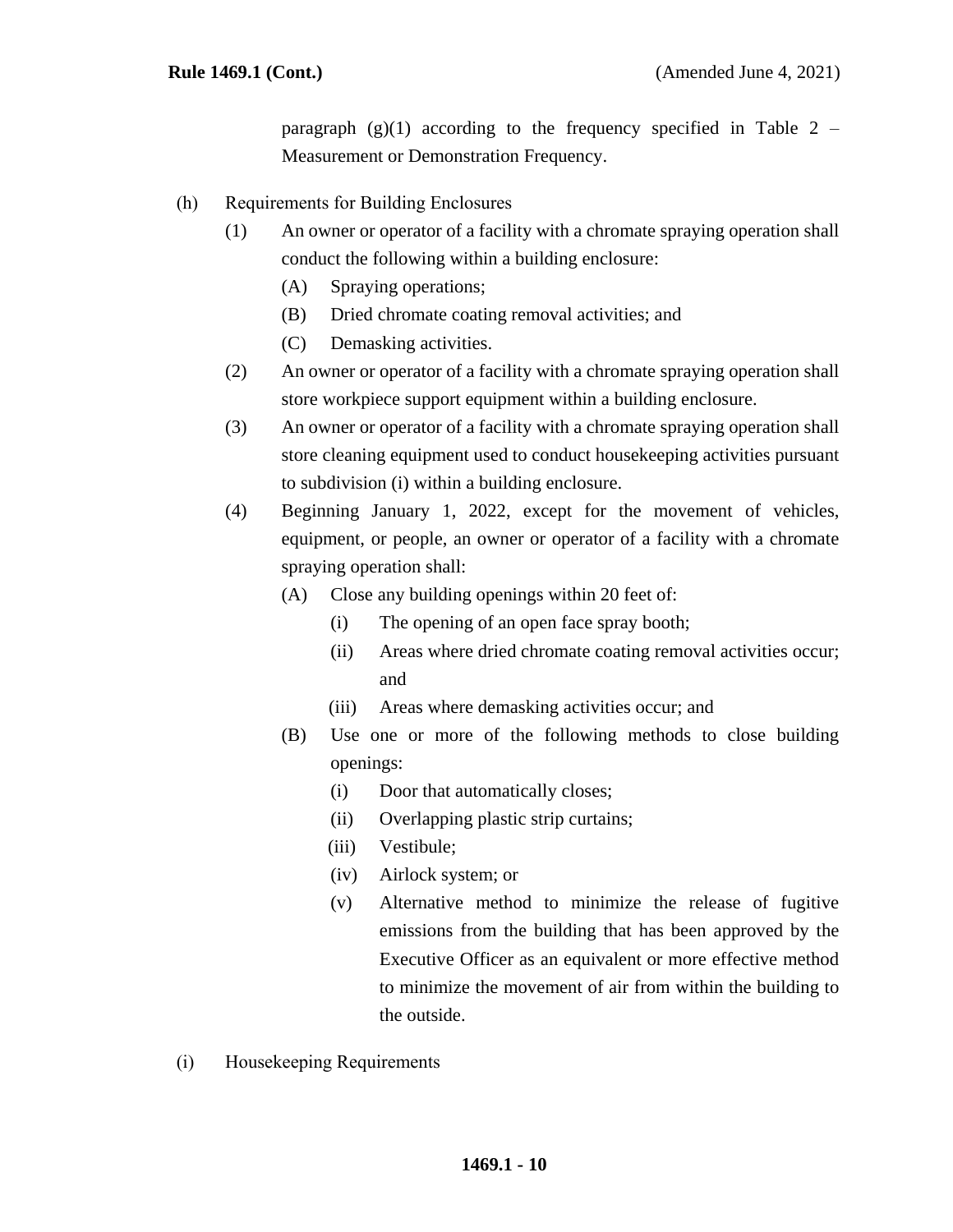- (i) (1) Beginning January 1, 2022, an owner or operator of a facility with a chromate spraying operation shall use an approved cleaning method to clean, at the frequencies specified in Table 3 – Cleaning Frequencies, all open floor areas within 20 feet of:
	- (A) The opening of an open face spray booth;
	- (B) Ingresses and egresses of an enclosed spray booth located within a building enclosure;
	- (C) Areas where dried chromate coating removal or demasking activities are conducted;
	- (D) Areas where chromate coatings are mixed;
	- (E) Storage areas for equipment and materials that may contain chromates, excluding storage areas used exclusively for unopened coating containers**;** and
	- (F) Waste storage areas for materials that may contain chromates.
	- (2) Beginning January 1, 2022, an owner or operator of a facility with a chromate spraying operation shall use an approved cleaning method to clean, at the frequencies specified in Table 3 – Cleaning Frequencies, all floor areas within:
		- (A) Workpiece support equipment transit paths and work areas identified in paragraph  $(j)(6)$ ; and
		- (B) Workpiece support equipment storage areas identified in paragraph  $(i)(7)$ .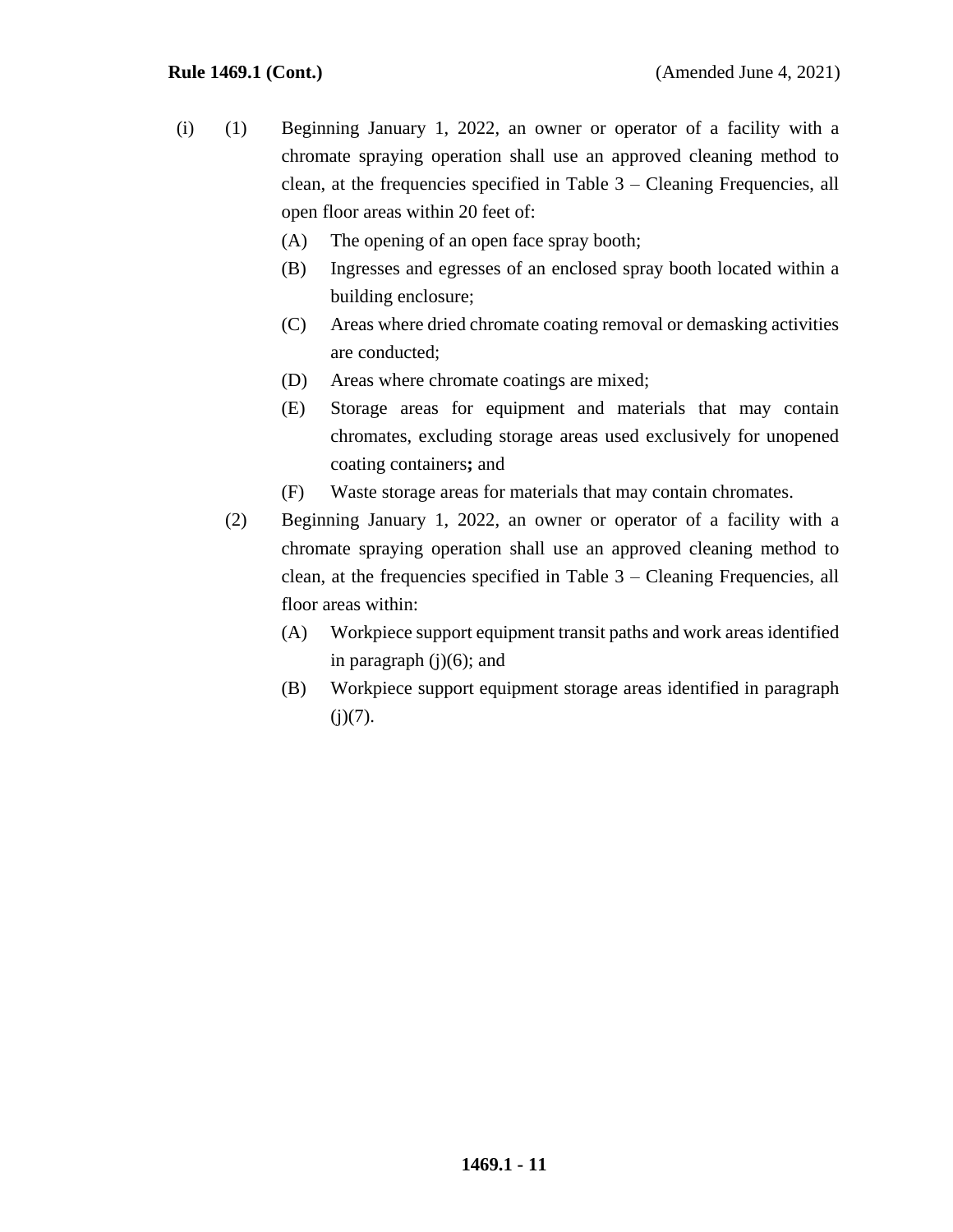| <b>Applicable</b><br><b>Provisions</b>                    | <b>For Areas Located Within a</b><br><b>Permanent Total Enclosure</b><br><b>Vented to an Air Pollution</b><br><b>Control System with Filters</b><br>that Meet the Filter<br><b>Requirements of</b><br>Subparagraph $(d)(1)(A)$ | <b>For All Other Areas</b>                                                                                        |
|-----------------------------------------------------------|--------------------------------------------------------------------------------------------------------------------------------------------------------------------------------------------------------------------------------|-------------------------------------------------------------------------------------------------------------------|
| $(i)(1)(A)$ and<br>(i)(1)(B)                              | Once per calendar month, for<br>any month when chromate<br>spraying operations are<br>conducted on one or more days                                                                                                            | Once per calendar week, for any<br>week when chromate spraying<br>operations are conducted on one or<br>more days |
| (i)(1)(C)<br>(i)(1)(D),<br>$(i)(1)(E)$ , and<br>(i)(1)(F) | Once per calendar month, for<br>any month when activities are<br>conducted on one or more days                                                                                                                                 | Once per calendar week, for any<br>week when activities are conducted<br>on one or more days                      |
| $(i)(2)(A)$ and<br>(i)(2)(B)                              | Once per calendar month, for<br>any month when workpiece<br>support equipment is moved on<br>one or more days                                                                                                                  | Once per calendar week, for any<br>week when workpiece support<br>equipment is moved on one or more<br>days       |

## **Table 3 – Cleaning Frequencies**

- (i) (3) Beginning January 1, 2022, an owner or operator of a facility with a chromate spraying operation shall use an approved cleaning method to clean all ground areas within 20 feet of ingresses and egresses of an enclosed spray booth located outside a building enclosure once per day on days when chromate spraying operations are conducted within the spray booth.
	- (4) Beginning January 1, 2022, an owner or operator of a facility with a chromate spraying operation shall use an approved cleaning method to clean spills of liquid or solid material that may contain chromates immediately but no later than one hour after being spilled.
	- (5) Beginning January 1, 2022, an owner or operator of a facility with a chromate spraying operation shall use an approved cleaning method to clean all floors within a spray booth without protective coverings at least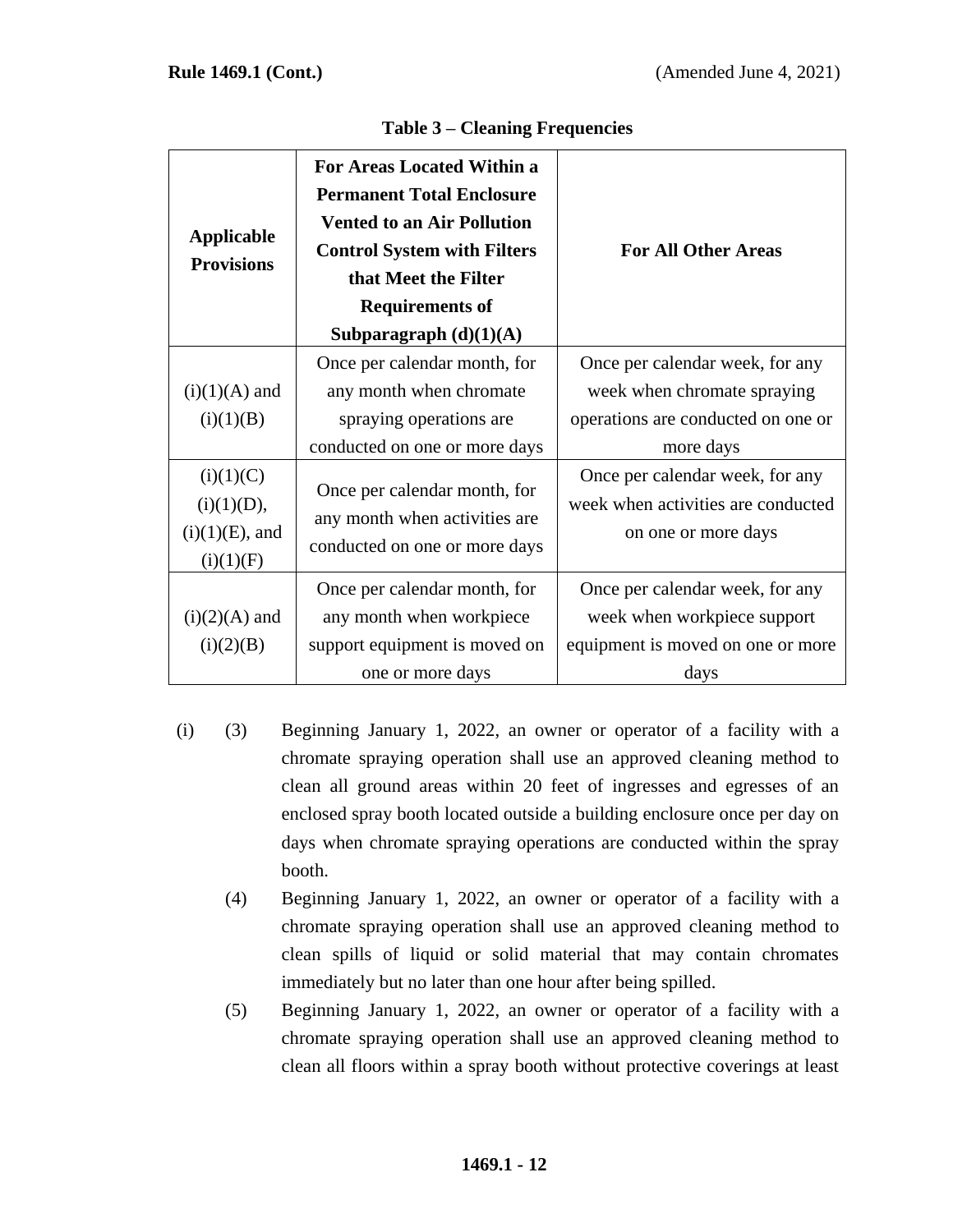once per calendar week, during any week when activities subject to this rule are conducted on one or more days within the spray booth.

- (i) (6) Beginning January 1, 2022, an owner or operator of a facility with a chromate spraying operation shall remove and replace all spray booth protective floor or wall coverings at least every six months.
	- (7) Beginning January 1, 2022, an owner or operator of a facility with a chromate spraying operation that elects to use sticky mats in lieu of conducting the housekeeping requirements specified in subparagraphs  $(i)(1)(A)$  and  $(i)(1)(B)$  and paragraphs  $(i)(5)$  and  $(i)(6)$  shall ensure the sticky mats are:
		- (A) At least two feet in depth and as wide as the opening at all spray booth ingresses and egresses;
		- (B) Placed in locations such that all foot and equipment traffic into and out of the spray booth travels over the sticky mats; and
		- (C) Replaced at least once per day on days when chromate spraying operations are conducted in the spray booth. Used sticky mats shall be disposed of in a container before removal from a building. The container shall remain closed except when being filled or emptied.
	- (8) Beginning January 1, 2022, an owner or operator of a facility with a chromate spraying operation shall place waste materials that may contain chromates immediately in a container. The container shall remain closed except when being filled or emptied. If waste material will be transferred to other on-site containers, the container shall be lined with removable bags.
	- (9) Beginning January 1, 2022, an owner or operator of a facility with a chromate spraying operation shall ensure that when a HEPA vacuum is used:
		- (A) The HEPA filter is free of leaks, breaks, tears, or other types of damage, and securely latched and properly situated in the vacuum to prevent air leakage from the filtration system; and
		- (B) The HEPA vacuum is emptied into a container within a spray booth that meets the provisions of paragraph  $(d)(1)$ . The container shall remain closed except when being filled or emptied.
		- (C) The HEPA filter shall be replaced within a spray booth that meets the provisions of paragraph  $(d)(1)$ , and the used filter shall be placed in a closed container before removal from the spray booth.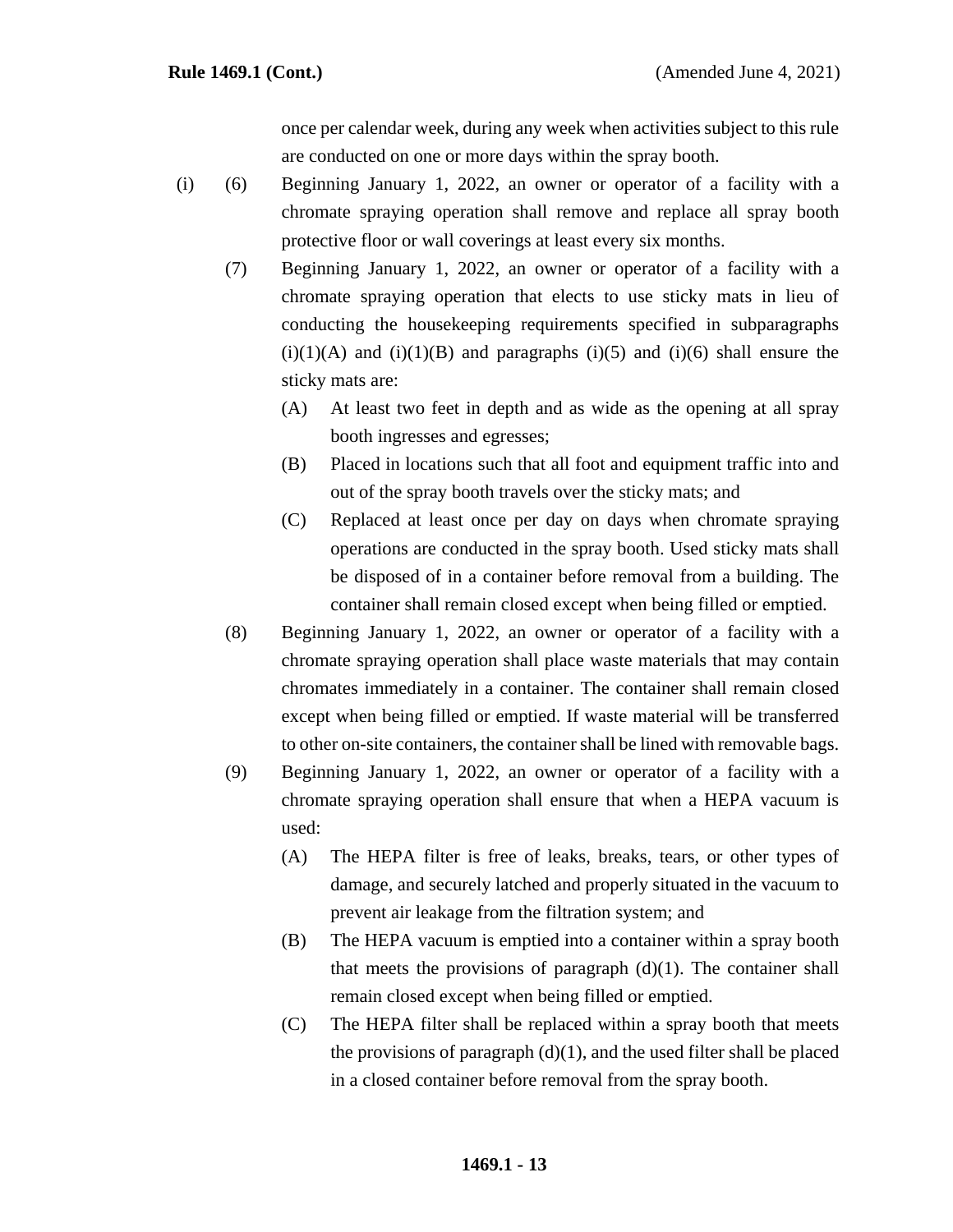- (j) Best Management Practices
	- (1) Chromate Spraying Operations

An owner or operator of a facility with a chromate spraying operation shall:

- (A) Keep ingresses and egresses of an enclosed spray booth closed while conducting spraying operations; and
- (B) Beginning July 1, 2022 or the date specified in subparagraph  $(d)(2)(B)$  for facilities meeting the requirements in subparagraph  $(d)(1)(B)$ , whichever date is later, not operate a spray booth unless a system is used to ensure that the air pollution control system for the spray booth is operating while the chromate spraying equipment is being used.
- (2) Spray Booth Operations

An owner or operator of a facility with a chromate spraying operation shall:

- (A) When removing protective floor, wall, or exhaust coverings within the spray booth:
	- (i) Operate the air pollution control system;
	- (ii) Ensure that the ingresses and egresses of an enclosed spray booth are closed; and
	- (iii) Place all material that may contain chromates that are intended to be disposed of in a container before removal from the spray booth. The container shall remain closed except when being filled or emptied.
- (B) Operate the air pollution control system for a minimum of three air exchanges within the spray booth or five minutes, whichever is longer:
	- (i) After spraying operations have ceased;
	- (ii) After conducting dried chromate coating removal activities within the spray booth; and
	- (iii) After removing protective floor, wall, or exhaust coverings within the spray booth;
- (C) Beginning August 1, 2021, post on the spray booth, in a location that is clearly visible and accessible to the spray booth operator, the minimum ventilation time needed to meet the requirements of subparagraph  $(j)(2)(B)$ ; and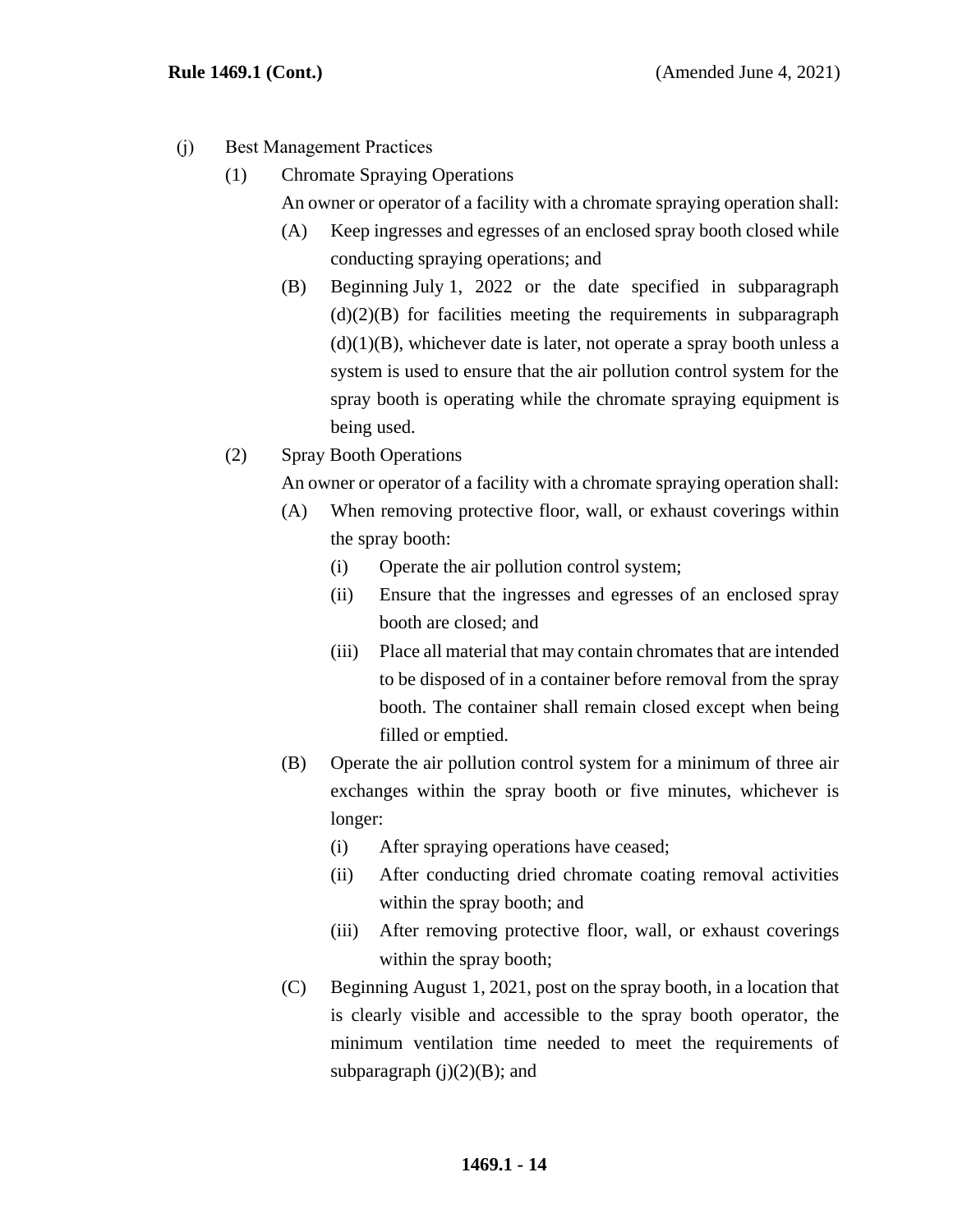- (j) (2) (D) Not operate the air pollution control system when the final stage filters are being removed, replaced or are missing, damaged, or improperly installed.
	- (3) Transfer Efficiency

An owner or operator of a facility with a chromate spraying operation shall not spray chromate coatings unless the chromate coatings are applied according to operating procedures specified by the equipment manufacturer, or applicable permit conditions, and by use of one of the following methods:

- (A) High-Volume, Low-Pressure Spray;
- (B) Electrostatic application; or
- (C) Such other alternative application methods as are demonstrated to the Executive Officer in accordance with the South Coast AQMD method (Spray Equipment Transfer Efficiency Test Procedure for Equipment User, May 24, 1989), or subsequent revisions to be capable of achieving at least equivalent transfer efficiency to the method in subparagraph (j)(3)(A) and for which written approval of the Executive Officer has been obtained.
- (4) Dried Chromate Coating Removal Activities

An owner or operator of a facility with a chromate spraying operation that conducts any dried chromate coating removal activity in a spray booth shall keep ingresses and egresses of an enclosed spray booth closed and operate the air pollution control system for the spray booth pursuant to the spray booth requirements in paragraph  $(d)(3)$  and subdivision  $(g)$ , and the pressure drop requirements in subdivision (k), while conducting dried chromate coating removal activities.

(5) Demasking Activities

Beginning August 1, 2021, an owner or operator of a facility with a chromate spraying operation conducting any demasking activity outside of an enclosed spray booth or a permanent total enclosure vented to an air pollution control system with HEPA filters or filters individually tested and certified by the manufacturer to have a control efficiency of at least 99.97 percent on 0.3 micron or smaller particles shall not use compressed air to clean workpieces on tables or other surface areas where demasking activity occurs.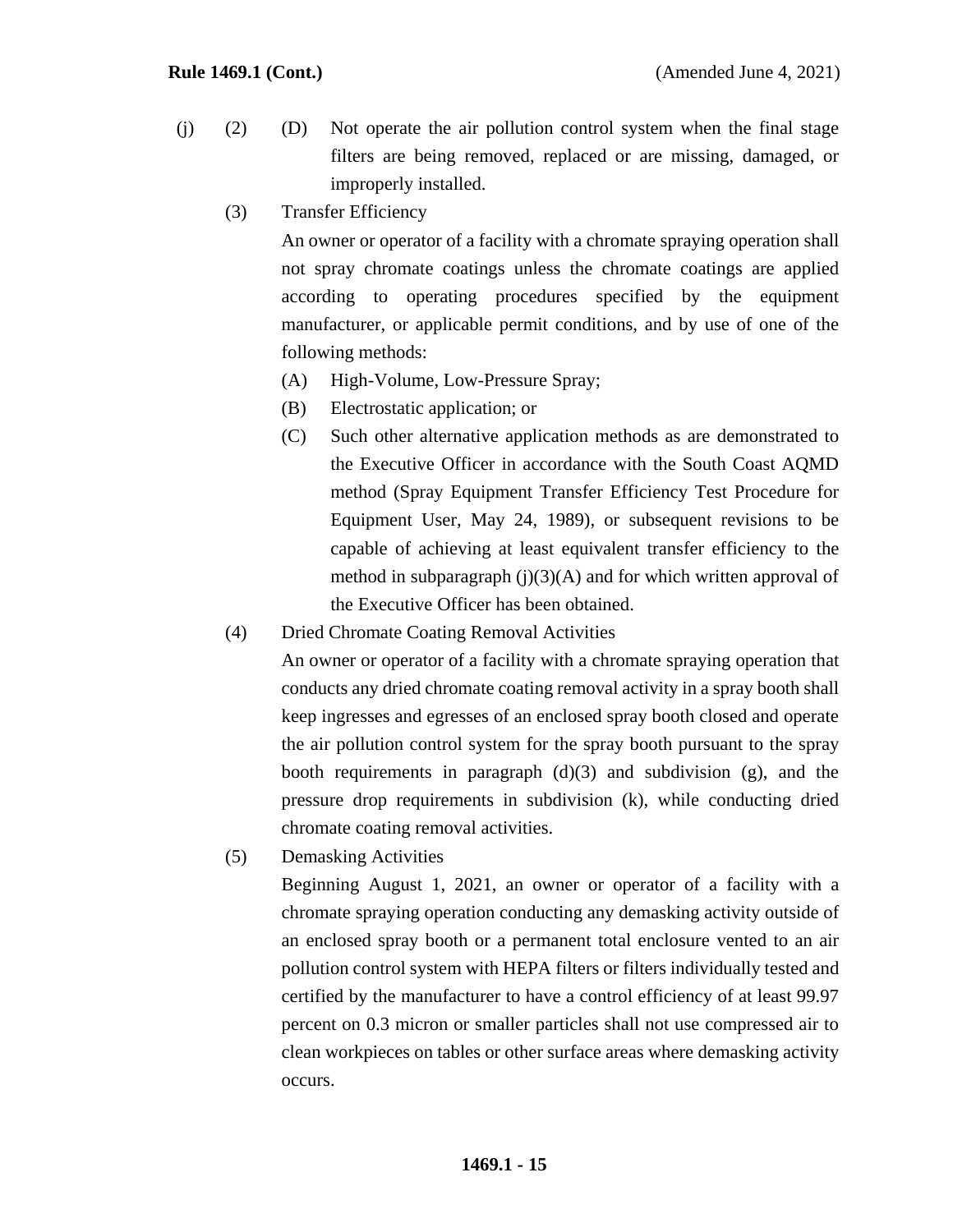(j) (6) Workpiece Support Equipment Used During Chromate Spraying **Operations** 

> Beginning August 1, 2021, an owner or operator of a facility with a chromate spraying operation that moves workpiece support equipment outside of a spray booth or permanent total enclosure vented to an air pollution control system with HEPA filters or filters individually tested and certified by the manufacturer to have a control efficiency of at least 99.97 percent on 0.3 micron or smaller particles shall:

- (A) Establish and clearly mark transit paths and work areas outside of the spray booth or permanent total enclosure; and
- (B) Transport equipment within established transit paths and work areas.
- (7) Storage of Workpiece Support Equipment Used During Chromate Spraying **Operations**

Beginning August 1, 2021, an owner or operator of a facility with a chromate spraying operation that stores workpiece support equipment outside of a spray booth or permanent total enclosure vented to an air pollution control system with HEPA filters or filters individually tested and certified by the manufacturer to have a control efficiency of at least 99.97 percent on 0.3 micron or smaller particles shall:

- (A) Establish and clearly mark storage areas used to store workpiece support equipment; and
- (B) Store workpiece support equipment within established storage areas.
- (8) Visual Inspections

An owner or operator of a facility with a chromate spraying operation shall perform a weekly visual inspection of the filter media subject to this rule for leaks, breaks, tears, and improper seating.

- (9) Personal Protective Equipment An owner or operator of a chromate spraying operation shall remove personal protective equipment in a manner that minimizes fugitive emissions.
- (k) Pressure Drop Across Filter Media
	- (1) Beginning January 1, 2023 or the date specified in subparagraph  $(d)(2)(B)$ for facilities meeting the requirements in subparagraph  $(d)(1)(B)$ , whichever is later, an owner or operator of a facility with a chromate spraying operation shall: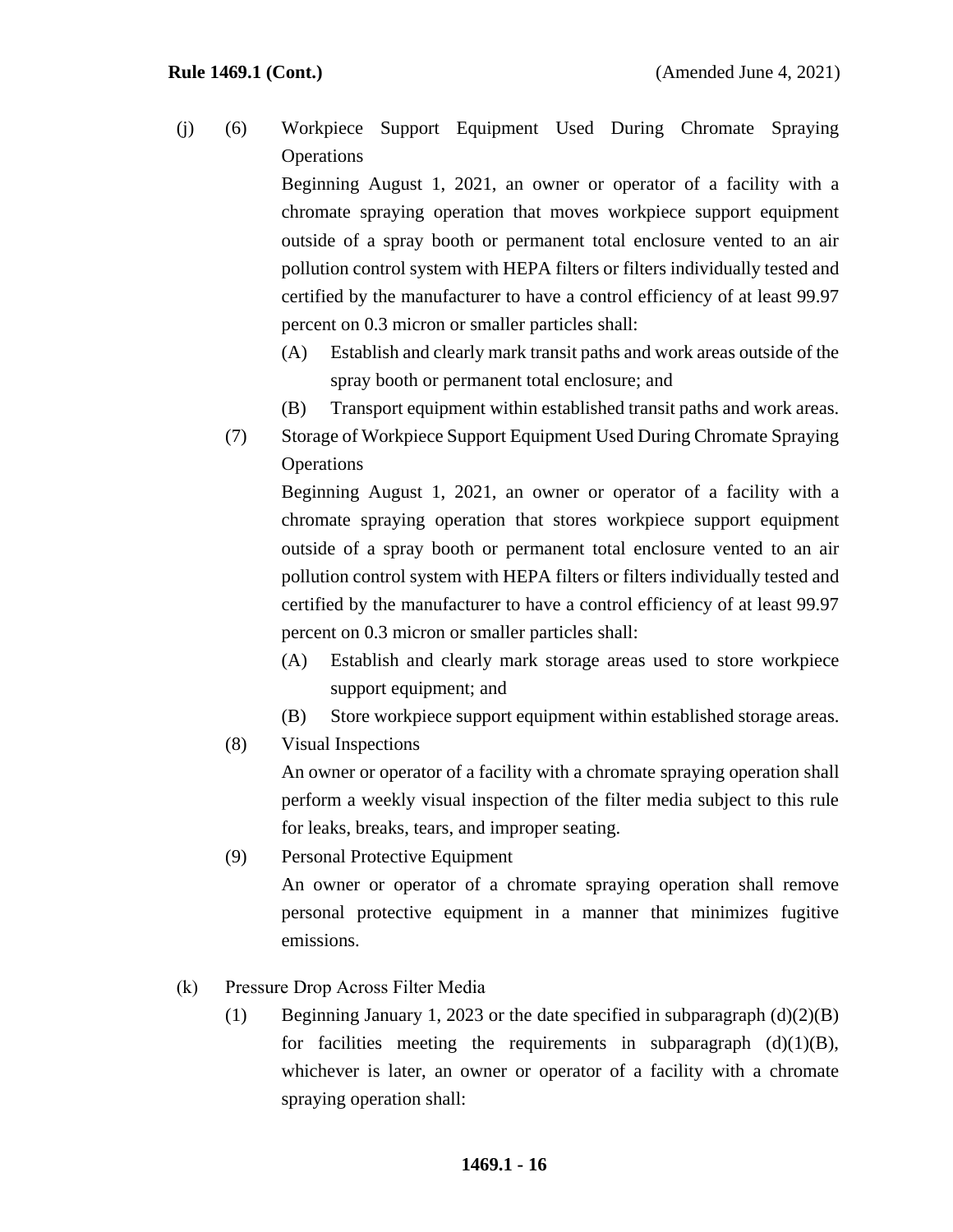- (k) (1) (A) Install a pressure gauge to continuously monitor the pressure drop across the spray booth final stage filter media; and
	- (B) Maintain the pressure drop across the spray booth final stage filter media at or below the maximum pressure drop specified in a South Coast AQMD permit or the filter manufacturer's recommended maximum pressure drop, whichever is lower.
	- (2) An owner or operator of a facility with a chromate spraying operation shall maintain the pressure drop across the spray booth final stage filter media at or above the minimum pressure drop pursuant to Table 4 – Minimum Pressure Drop Across Final Stage Filters.

| <b>Availability of Minimum</b><br><b>Pressure Drop Information</b> | <b>Minimum Pressure Drop</b><br>Requirement                                                                                                                                                                                                                       | <b>Effective Date</b>                                                   |
|--------------------------------------------------------------------|-------------------------------------------------------------------------------------------------------------------------------------------------------------------------------------------------------------------------------------------------------------------|-------------------------------------------------------------------------|
| Specified in a South Coast<br><b>AQMD</b> permit                   | Specified in a South Coast AQMD<br>permit                                                                                                                                                                                                                         | June 4, 2021                                                            |
| Not specified in South Coast                                       | Measure pressure drop to the<br>nearest tenth of an inch of water<br>column while the air pollution<br>control system is in operation to<br>establish the minimum pressure<br>drop across existing final stage<br>filter media in place before January<br>1, 2023 | January 1, 2023<br>until new final<br>stage filter media<br>replacement |
| <b>AQMD</b> permit                                                 | Measure pressure drop to the<br>nearest tenth of an inch of water<br>column while the air pollution<br>control system is in operation to<br>establish the minimum pressure<br>drop across new final stage filter<br>media replaced after January 1,<br>2023       | At time of new<br>final stage filter<br>media<br>installation           |

# **Table 4 – Minimum Pressure Drop Across Final Stage Filters**

(3) An owner or operator of a facility with a chromate spraying operation shall not operate a spray booth: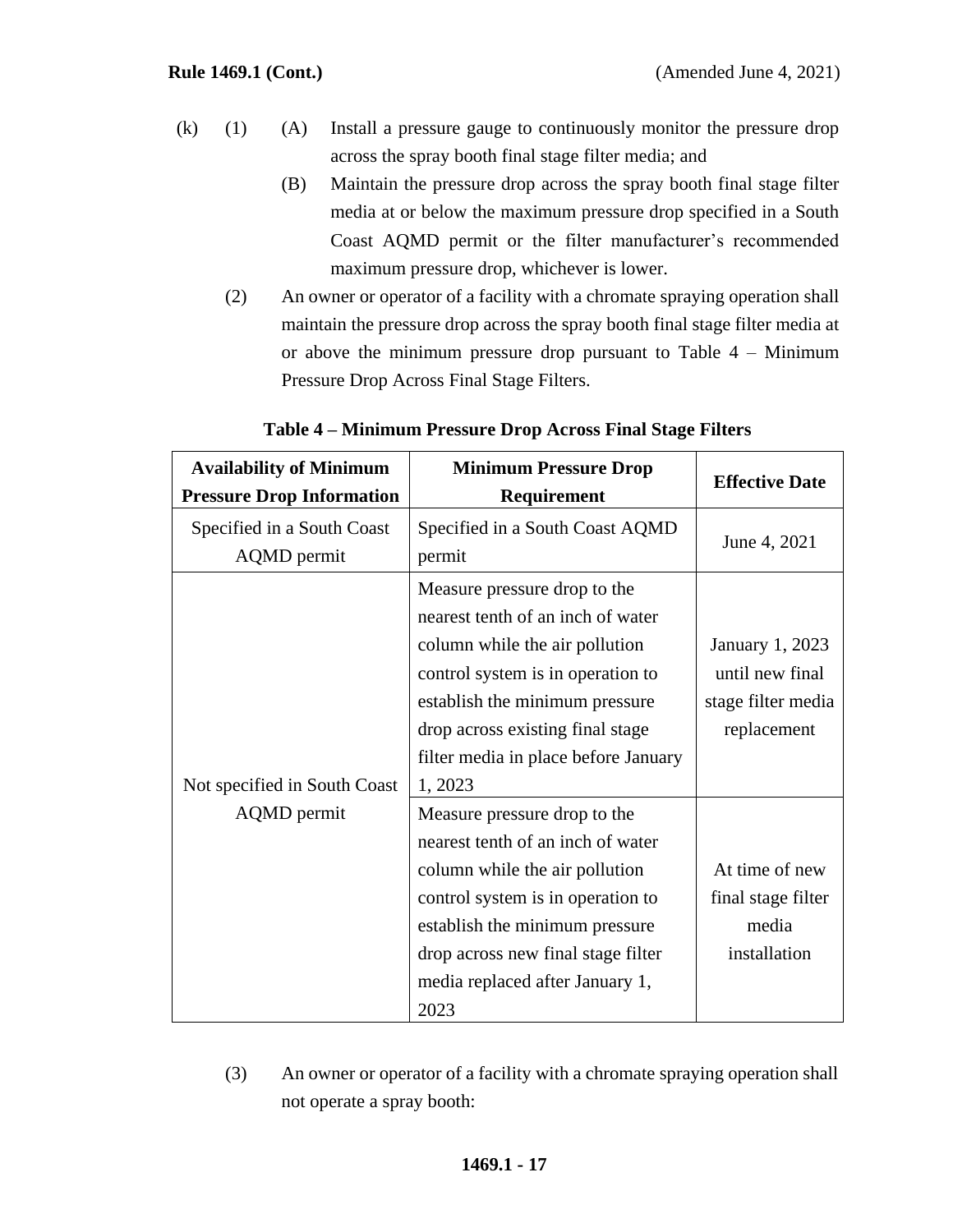- (k) (3) (A) Before January 1, 2023 if the pressure drop across the filter media is above the maximum limits specified in paragraph (o)(3); and
	- (B) Beginning January 1, 2023, if the pressure drop across the final stage filter media is above the maximum limits specified in subparagraph  $(k)(1)(B)$  or below the minimum limits specified in Table 4 – Minimum Pressure Drop Requirements.
	- (4) An owner or operator of a Facility with a Chromate spraying operation shall maintain onsite, and make available to the Executive Officer upon request:
		- (A) The filter technical specification sheets for all spray booth final stage filter media installed in a spray booth subject to this rule; and
		- (B) Any minimum pressure drop established in accordance with Table 4 – Minimum Pressure Drop Requirements.
	- (5) An owner or operator of a facility with a chromate spraying operation shall record the pressure drop as measured by the gauge required in subparagraph  $(k)(1)(A)$  or paragraph  $(o)(3)$  at least once on days when a chromate spraying operation or dried chromate coating removal activity is conducted within the spray booth.
	- (6) An owner or operator of a facility with a chromate spraying operation that elects to use a continuous data acquisition system (DAS) in lieu of recording the final filter pressure drop required by paragraph (k)(5) shall ensure the DAS is installed, operated, and maintained in accordance with manufacturer's specifications. The DAS shall:
		- (A) Record the data output from the gauge required in paragraph  $(k)(1)(A)$  at least once, and at a frequency of not less than once every sixty (60) minutes, when conducting a chromate spraying operation or dried chromate coating removal activity within the spray booth and;
		- (B) Generate a data file that contains a table of chronological date and time and the corresponding data output value from the gauge required in paragraph  $(k)(1)(A)$  in inches of water column on days when a chromate spraying operation or dried chromate coating removal activity is conducted within the spray booth. The file shall be saved in an electronic spreadsheet format or other format approved by the Executive Officer; and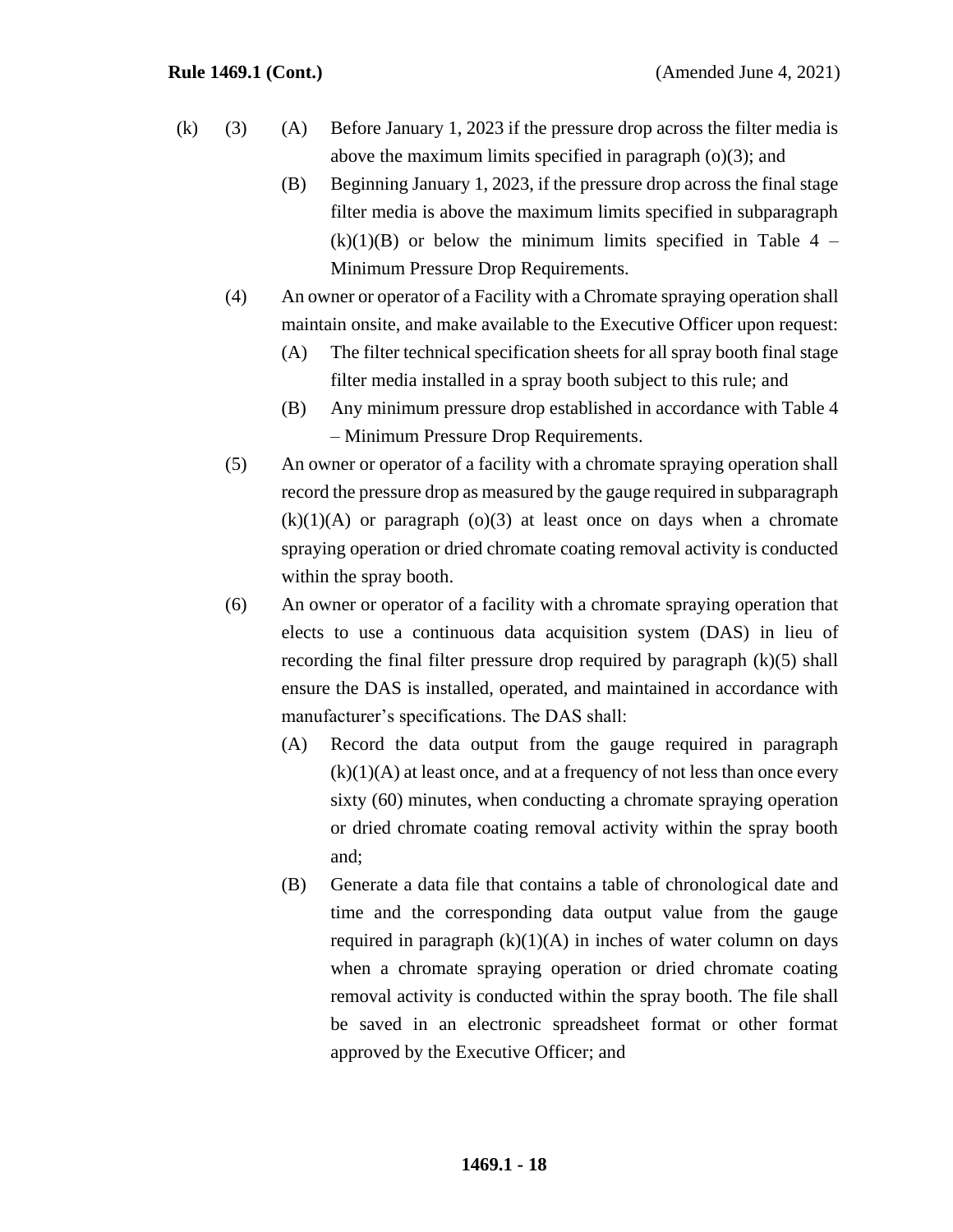- (k) (6) (C) Have an audible alarm that alerts when the pressure drop is above the maximum limit specified in subparagraph  $(k)(1)(B)$  or below the minimum limit specified in paragraph  $(k)(2)$ .
- (l) Spray Booth Exhaust Duct Cleaning Requirements
	- (1) When replacing the final stage filter media, an owner or operator of a facility with a chromate spraying operation shall conduct a visual inspection of the spray booth duct immediately downstream of the final stage filter media for the presence of overspray or dried coatings that may contain chromium.
	- (2) An owner or operator of a facility with a chromate spraying operation that observes overspray or dried coating that may contain chromium during a visual inspection conducted pursuant to paragraph  $(l)(1)$  shall:
		- (A) Clean the spray booth duct, and inspect associated exterior surfaces of the spray booth duct and remove all such overspray and dried coatings using an approved cleaning method:
			- (i) No later than seven days after observation; or
			- (ii) Before any chromate spraying operations are conducted in the spray booth; or
		- (B) Analyze the overspray or dried coating for the presence of hexavalent chromium and if found, clean the spray booth duct, and inspect associated exterior surfaces of the spray booth duct and remove all such overspray and dried coatings using an approved cleaning method:
			- (i) No later than 14 days after observation; or
			- (ii) Before any chromate spraying operations are conducted in the spray booth.
	- (3) If an owner or operator of a facility with a chromate spraying operation receives written notification from the Executive Officer confirming the presence of hexavalent chromium in the spray booth duct and/or associated exterior surfaces, the owner or operator shall:
		- (A) Not operate the spray booth until the spray booth duct and/or associated exterior surfaces are cleaned; and
		- (B) Clean the spray booth duct and/or associated exterior surfaces to remove all overspray and dried coating that may contain chromium using an approved cleaning method.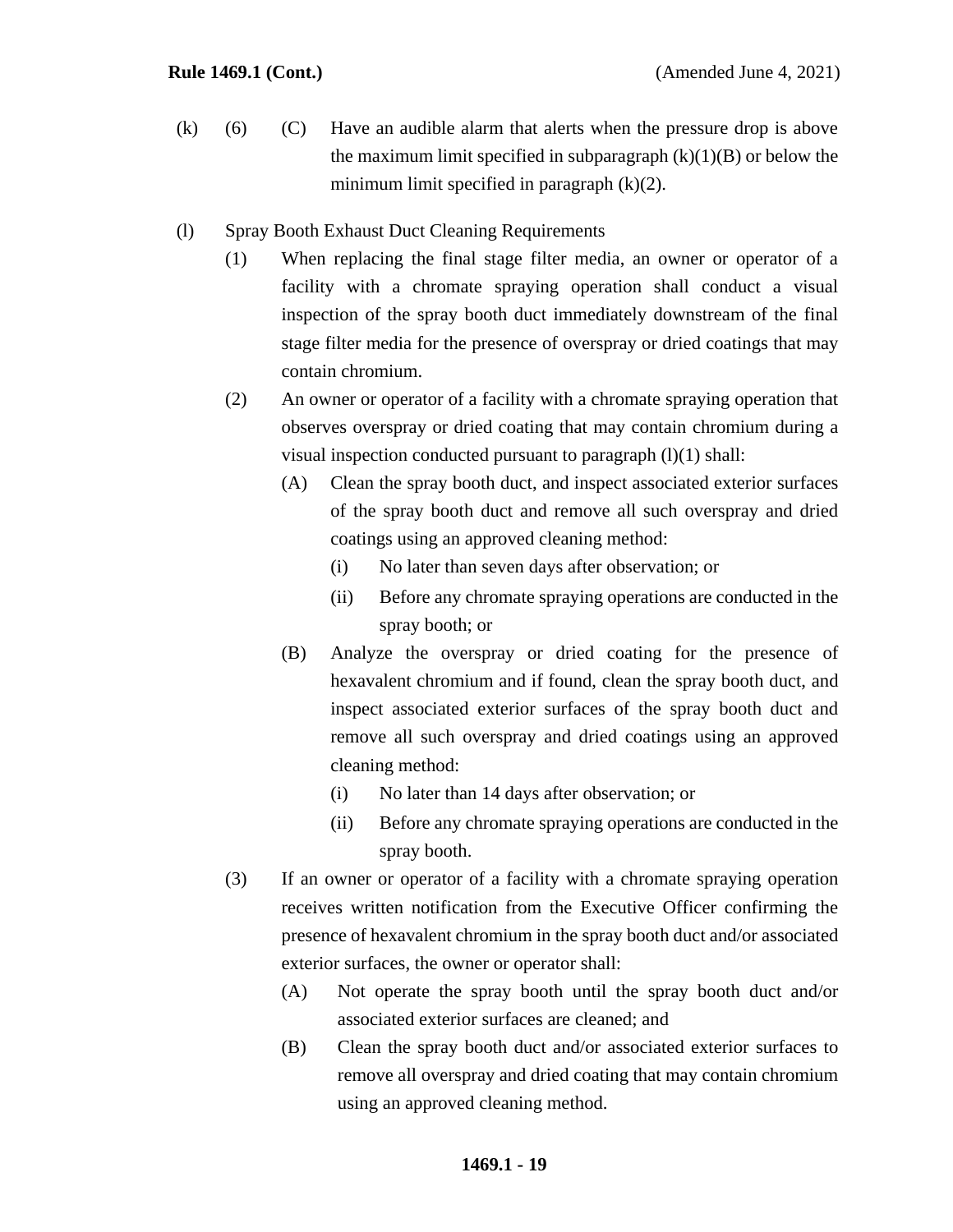- (l) (4) An owner or operator of a facility with a chromate spraying operation required to clean a spray booth duct and/or associated exterior surfaces pursuant to paragraphs  $(l)(2)$  and  $(l)(3)$  shall notify the Executive Officer at least 72 hours prior to the cleaning by calling 1-800-CUT-SMOG.
- (m) Recordkeeping Requirements
	- (1) Coatings Usage Records

An owner or operator of a facility with a chromate spraying operation shall maintain:

- (A) Purchase records of chromate coatings used for spray coating operations;
- (B) Safety data sheets provided for the materials subject to the requirements of subparagraph  $(m)(1)(A)$  that indicate the weight percent of chromate(s) in the coating, and the density of the coating;
- (C) Daily usage records for each coating subject to subparagraph  $(m)(1)(A)$ , applied or used daily; and
- (D) Application method for each coating used.
- (2) Housekeeping and Best Management Practice Records

An owner or operator of a facility with a chromate spraying operation shall:

- (A) Maintain records demonstrating compliance with housekeeping requirements specified in subdivision (i) and paragraph (o)(2) and the best management practices specified in paragraphs  $(i)(1)$  through  $(i)(7)$ ; and
- (B) Maintain records of the visual inspections required by paragraph  $(i)(8)$ , including:
	- (i) Name of the person(s) performing the visual inspection for each spray booth or other control device;
	- (ii) Identification of each spray booth, including the permit number or the device identification number listed on a South Coast AQMD permit;
	- (iii) Date and time of the visual inspection;
	- (iv) Documentation of filter media found to have any leaks, breaks, or tears, or found to be improperly installed; and
	- (v) Description of any maintenance and repair activities conducted for any spray booth or other control device.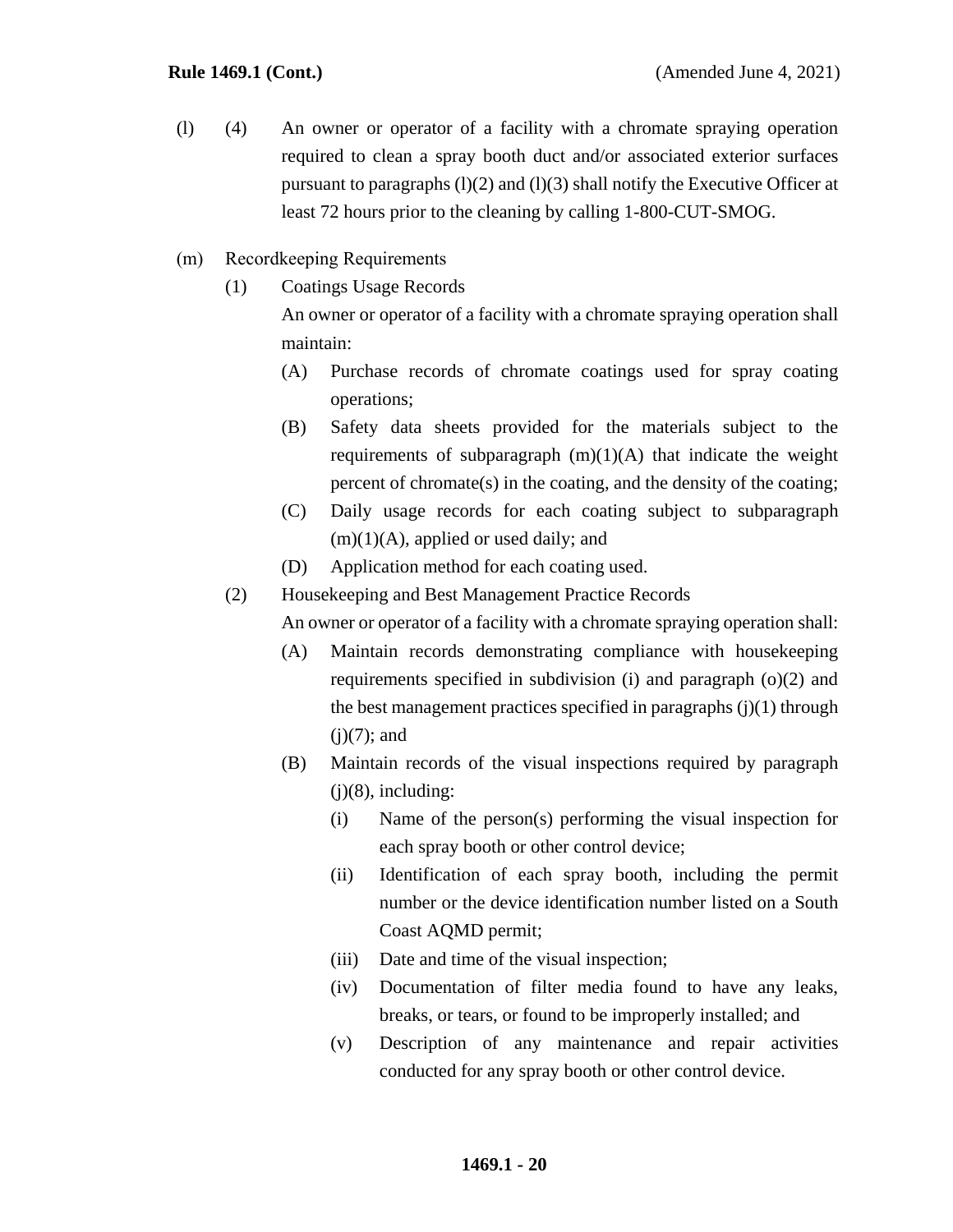(m) (3) Monitoring Records

An owner or operator of a facility with a chromate spraying operation shall:

- (A) Maintain records of measurements or demonstrations of spray booth requirements in paragraph  $(g)(1)$  including:
	- (i) Name of the person(s) conducting the measurement or demonstration;
	- (ii) Identification of each spray booth, including the permit number or device identification number;
	- (iii) Date and time the demonstrations were conducted;
	- (iv) Description of the equipment used to conduct the measurement or demonstration;
	- (v) Calibration records for the equipment used to conduct the measurement or demonstration;
	- (vi) Results of the measurement or demonstration conducted for each spray booth; and
	- (vii) Description of any maintenance and repair activities conducted for each spray booth.
- (B) Maintain records of spray booth pressure drop readings as required in paragraphs  $(k)(5)$  and  $(o)(3)$ , or DAS data files as required in paragraph  $(k)(6)$ ;
- (C) Maintain records of spray booth final stage filter media replacement, and established minimum pressure drop as required in paragraph  $(k)(2)$ ; and
- (D) Maintain records of the exhaust duct visual inspections required by paragraphs  $(l)(1)$  and  $(l)(2)$  including:
	- (i) Name of the person(s) conducting the visual inspection;
	- (ii) Identification of each spray booth, including the permit number or device identification number;
	- (iii) Date and time the visual inspection was conducted;
	- (iv) A photograph of the spray booth duct taken when the visual inspection was conducted; and
	- (v) Results of analysis of overspray or dried coating for the presence of hexavalent chromium.
- (4) Records Retention
	- (A) Before July 1, 2023, an owner or operator of a facility with a chromate spraying operation shall maintain all records for three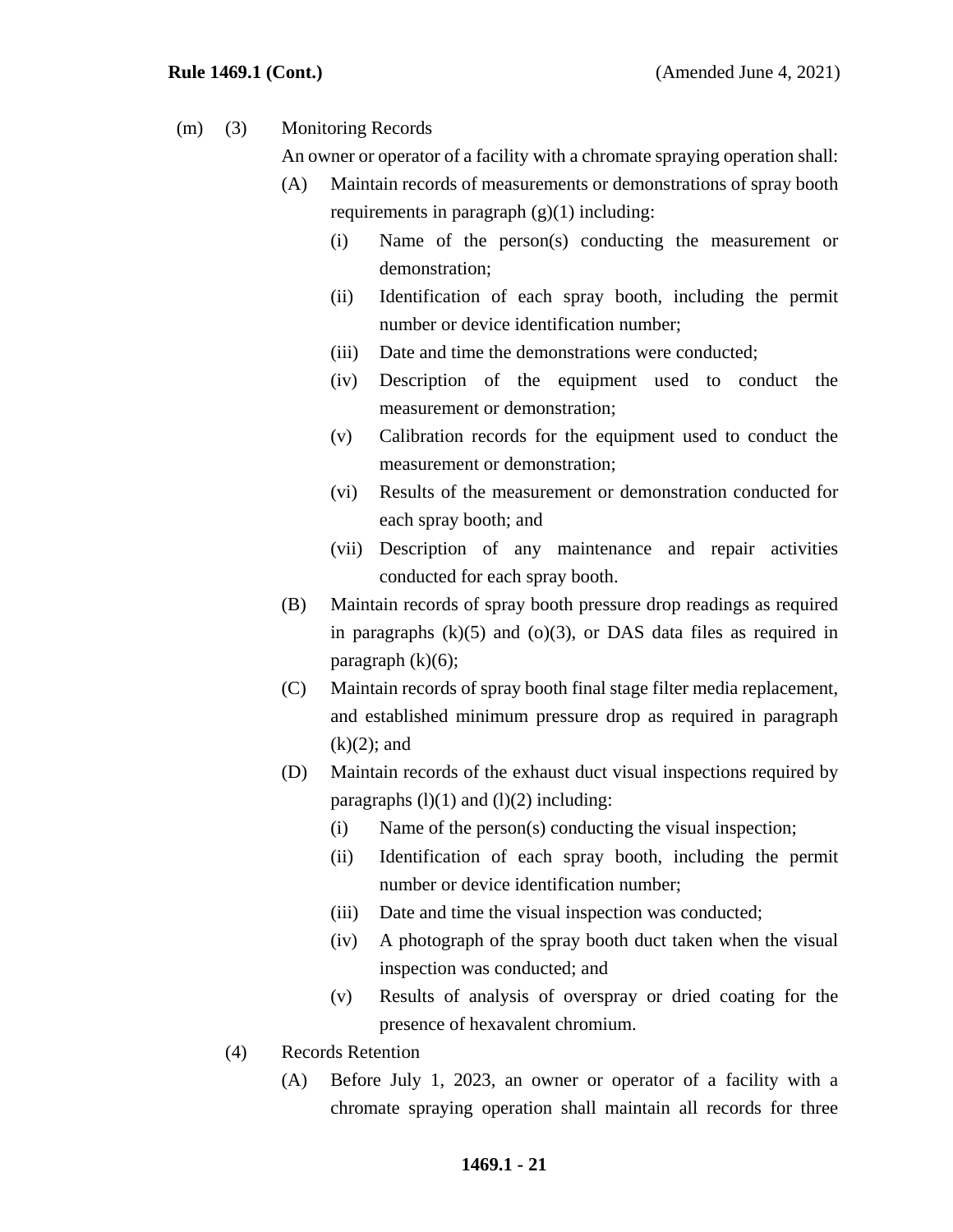years, with at least the two most recent years kept onsite, and made available to the Executive Officer upon request. Records kept offsite shall be made available within one week of the request from the Executive Officer; and

- (m) (4) (B) Beginning July 1, 2023, an owner or operator of a facility with a chromate spraying operation shall maintain all records for five years, with at least the two most recent years kept onsite, and made available to the Executive Officer upon request. Records kept offsite shall be made available within one week of the request from the Executive Officer.
- (n) Prohibitions
	- (1) Beginning June 4, 2021, an owner or operator of a facility with a chromate spraying operation shall not install or construct a new open face spray booth for chromate spraying operations unless the open face spray booth is located within a permanent total enclosure that is vented to an air pollution control system with HEPA filters or filters individually tested and certified by the manufacturer to have a control efficiency of at least 99.97 percent on 0.3 micron or smaller particles.
	- (2) Beginning June 4, 2021, an owner or operator of a facility with a chromate spraying operation shall not install or construct a new spray booth for chromate spraying operations unless the spray booth is located within a building enclosure. This prohibition does not apply to spray booths installed or constructed after June 4, 2021 greater than 10,000 square feet.
- (o) Interim Requirements
	- (1) Before January 1, 2026, an owner or operator with a chromate spraying operation that conducts spraying operations in an open face spray booth shall ensure that the average inward face air velocity in the open face spray booth is maintained at a minimum of 100 feet per minute or other minimum velocity approved by the Executive Officer.
	- (2) Before January 1, 2022, an owner or operator with a chromate spraying operation shall conduct spraying and cleanup operations in a manner that minimizes fugitive emissions of atomized paint particles.
	- (3) Before January 1, 2023, an owner or operator of a facility with a chromate spraying operation shall install a gauge to continuously monitor the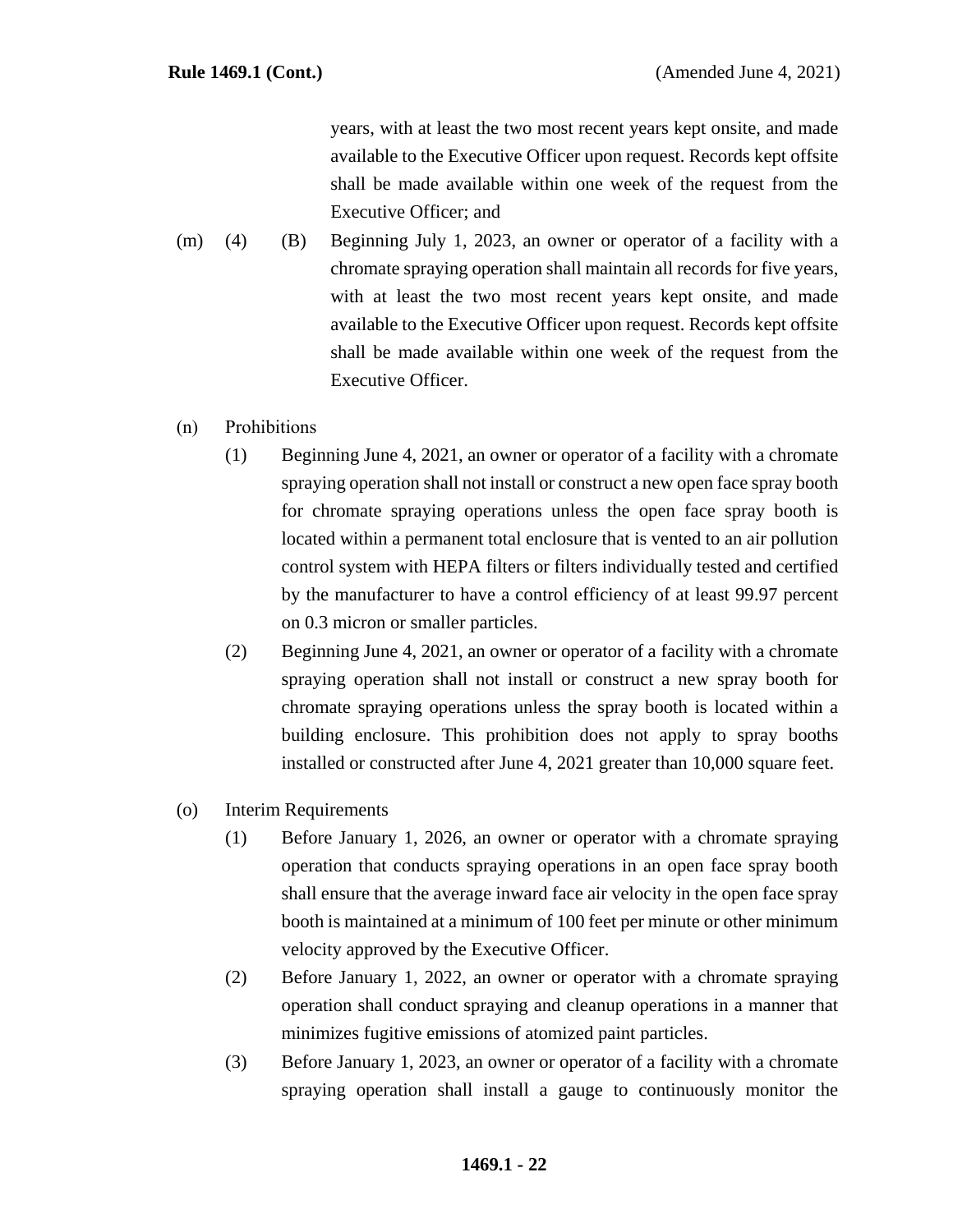pressure drop across the spray booth filter media in a location that is easily visible and in clear sight of the operation or maintenance personnel. The pressure drop shall be maintained at or below the pressure drop prescribed by a permit condition, or by the manufacturer's recommended operating range if no permit condition limits pressure drop.

- (p) Exemptions
	- (1) The requirements of this rule shall not apply to thermal spraying operations.
	- (2) The spray booth requirements of subparagraph  $(d)(1)(A)$  and paragraph (d)(3) shall not apply to operations where chromate coatings are applied only by flow coater, roll coater, dip coater, or hand application methods.
	- (3) The spray booth requirements of subparagraph  $(d)(1)(A)$  and paragraphs  $(d)(3)$  and the transfer efficiency requirements in  $(i)(3)$  shall not apply to any touch up and repair operation spraying chromate coatings that is conducted outside of a spray booth, provided the touch up and repair operation is performed inside a building enclosure, and emissions and cancer risk from the touch up and repair operation have been calculated and included in an approved facility-wide health risk assessment that does not exceed a facility-wide cancer risk of 10 in a million.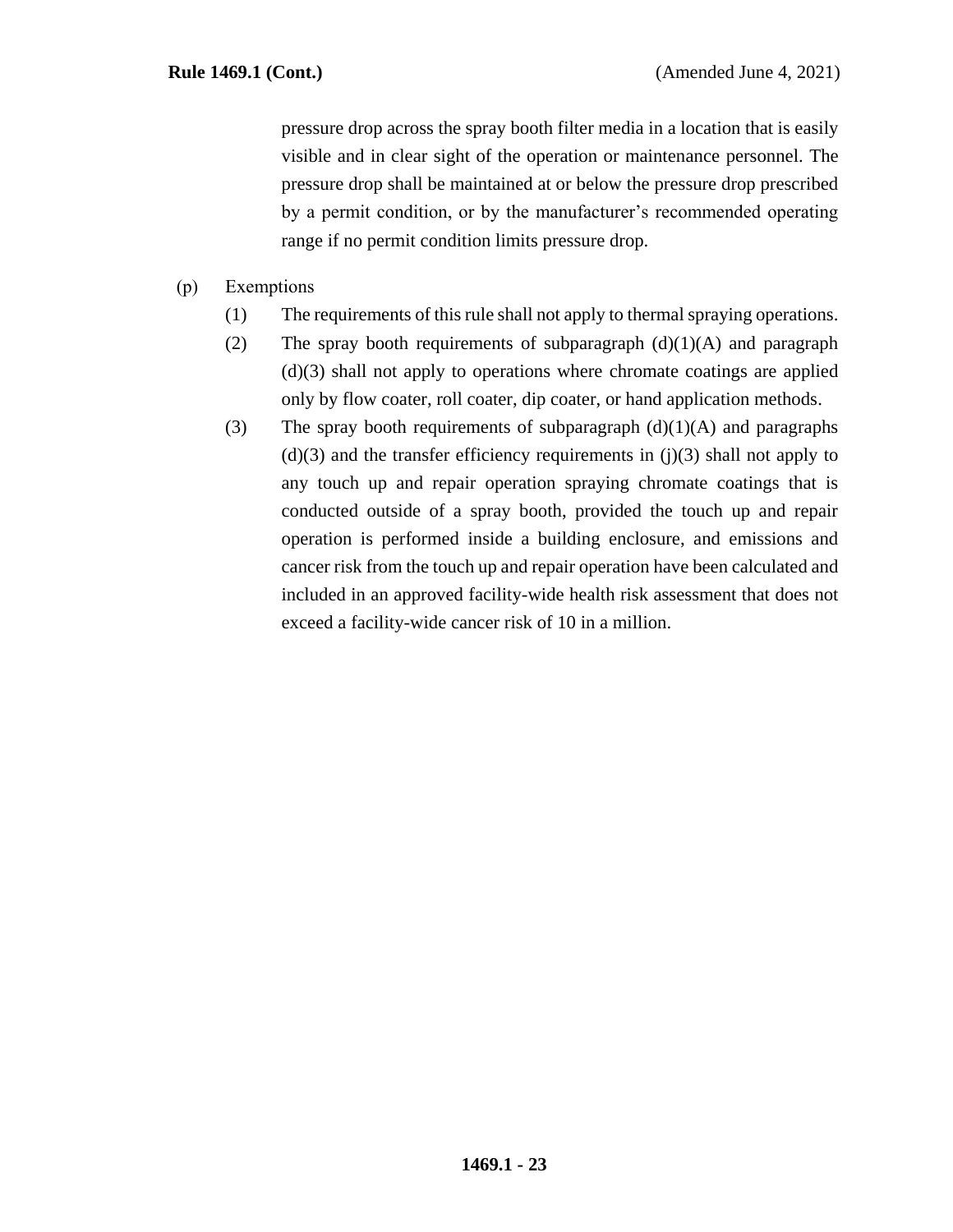# **Appendix 1 – Inward Face Air Velocity Measurement Procedures**

1. Applicability

This method applies to an owner or operator of a chromate spraying operation required to measure the inward face air velocity of a spray booth to demonstrate compliance with the requirements in subdivision (g).

2. Equipment – Anemometer

The anemometer shall be capable of measuring the inward face air velocity in feet per minute (fpm) within an appropriate velocity range with an accuracy within +/- 10% of full scale.

The anemometer shall be operated and calibrated per the manufacturer's recommendations.

3. Test Conditions

The inward face air velocity measurement test shall be conducted while the spray booth is in normal operation and under typical conditions representative of the facility's chromate spraying operation.

4. Procedure

The inward face air velocity measurement shall be conducted over a five-point grid pattern as shown in the below examples:





For an enclosed spray booth, the inward face air velocity measurements shall be taken between 6 and 12 inches from the exhaust filters.

For an open face spray booth, the inward face air velocity measurements shall be taken no more than one inch inside the plane of the open face.

5. Reporting

The following information shall be provided for each inward face air velocity measurement.